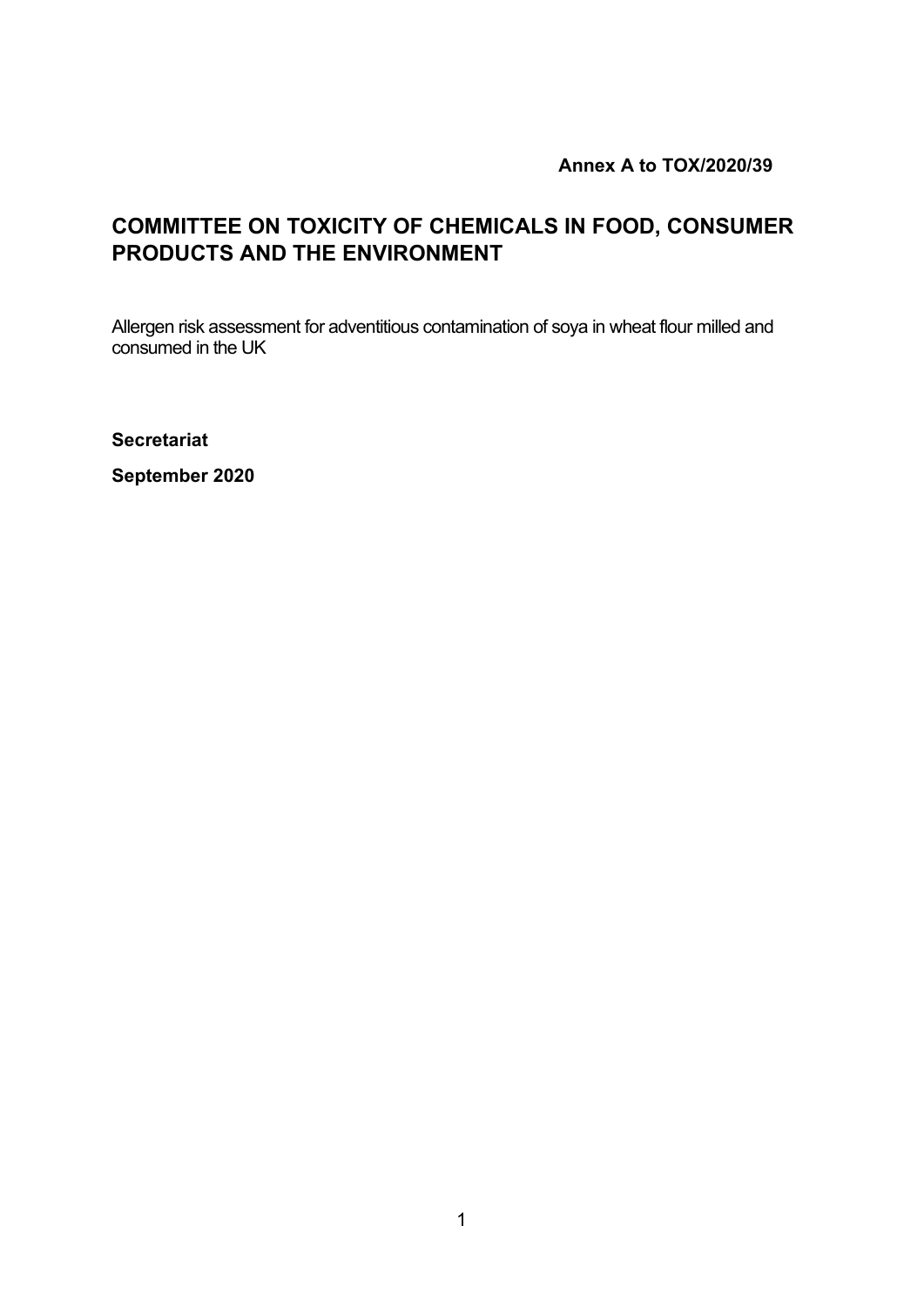# **Allergen risk assessment for adventitious contamination of soya in wheat flour milled and consumed in the UK**

## **1. Statement of Purpose**

FSA needs to revisit its evidence base regarding adventitious contamination of soya in wheat flour and grist to inform its risk management position on this issue. This will help to inform both FSA's handling of incidents involving adventitious contamination of soya and the advice that FSA provides more widely to industry regarding reference doses and action levels for contamination of soya in wheat flour.

A risk assessment is required to understand the risk to the allergic population associated with soya in wheat flour milled and consumed in the UK. In particular, this needs to take into account up-to-date industry data on prevalence/levels of soya contamination, the potential impact of processing and heat treatment on allergenicity of soya and the applicability of current reference doses to adventitious soya in wheat flour.

Currently, industry is using an action level of 236 mg/kg of soya protein in raw wheat flour and it is understood that below this level, advisory statements for soya contamination in the wheat flour may not be communicated to food business in receipt e.g. on the product specification. Decisions on whether to use advisory statements for adventitious contamination of wheat flour with soya at the raw ingredient level is currently informed by industry due diligence monitoring against this action level.

Ultimately, information on the risk of unintentional allergen presence due to crosscontamination informs decision on precautionary allergen statements throughout the supply chain and labelling on the final product. Precautionary allergen labelling (PAL) on final products is used as a risk management measure to warn against the inadvertent consumption of unintentionally present allergens, which are not ingredients, by sensitive consumers and enable a variety of safe and nutritious food choices for the allergic consumer. Precautionary allergen labelling should only be used if the risk of allergen cross-contamination is real and cannot be removed, in order to prevent unnecessarily restricting the availability of food to sensitive individuals.

The aim of this risk assessment is to look at the appropriateness and feasibility of a set action level for use by businesses selling raw ingredients intended for further processing.

## **2. Hazard Identification**

## **Allergens in Soybean**

Soybeans and products thereof are recognised as a common cause of food allergies and thus are included on the EU1169/2011 annex II list of declarable allergens.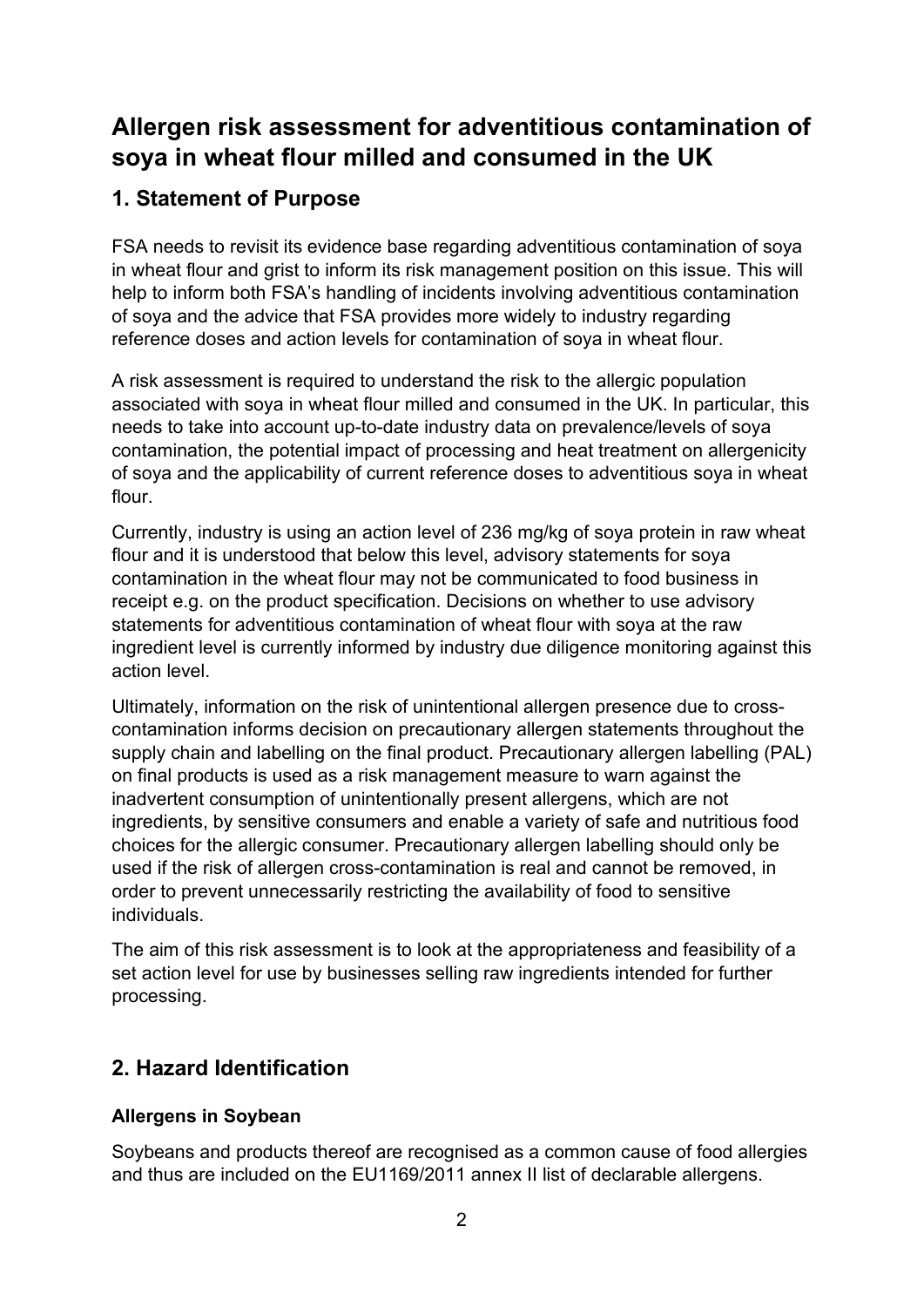Soybean (soy seed) (*Glycine max*) is an edible legume belonging to the *Fabaceae* family. The seed contains 20% oil and approximately 35-40% proteins, of which at least 33-38 IgE- reactive proteins have been suggested as allergens. Among those, 8 allergens are officially registered on the World Health Organisation/International Union of Immunological Societies (WHO/IUIS) Allergen Nomenclature Subcommittee (Appendix table 1). The clinical relevance of different soya allergens can vary depending on the allergic individual but certain proteins such as Gly m 4, 5, 6 and 8 have been demonstrated as good markers for predicting clinical relevance (Kattan & Sampson. 2015). In addition, the papain protease protein, Gly m Bd 30k, is thought to be an immunodominant and clinically relevant allergen despite it being estimated to only make up 1% of total soybean seed protein (Wilson 2008; Jeong et al. 2013; Tsai et al. 2017).

## **3. Hazard Characterisation**

### **Uses of Wheat Flour**

Wheat flour is a widely used primary commodity and its consumption is widespread across the world. There are various types of wheat flour, each with different properties that are utilised for different food products. It is commonly used as the primary ingredient in bakery products such as bread, pastry, cookies and cakes, different wheat flours being blended to confer properties specific for particular products.

Wheat flour is often fortified with other high protein-based flours and commonly includes the addition of soya flour and when used as such, is required to be declared as an allergenic ingredient. These and other products that contain intentionally added soya are therefore out of scope of this risk assessment.

#### **Uses of Soybean**

Consumption of soya is widespread in Asia and the USA and has increased in Europe in recent years. In vegetarian cuisine soy is consumed as soy oil, soya flour, soymilk, soy drinks, soya flakes or as fermented soybean products such as Miso, Okara, soy sauce (Tamari, Shoyu), tempeh or tofu.

Soya products are also used in the food industry for technological reasons as texturizers, emulsifiers and protein fillers; it is a low cost protein source and may be part of a wide variety of processed foods such as meat products, sausages, bakery goods, chocolate or breakfast cereals. This makes it a good candidate for use as an improver in wheat flour based products.

#### **Prevalence of soya allergy**

Soya allergy is mainly reported in young children compared to adults, and it is also reported that children often develop tolerance or 'grow-out' of soya allergy (Savage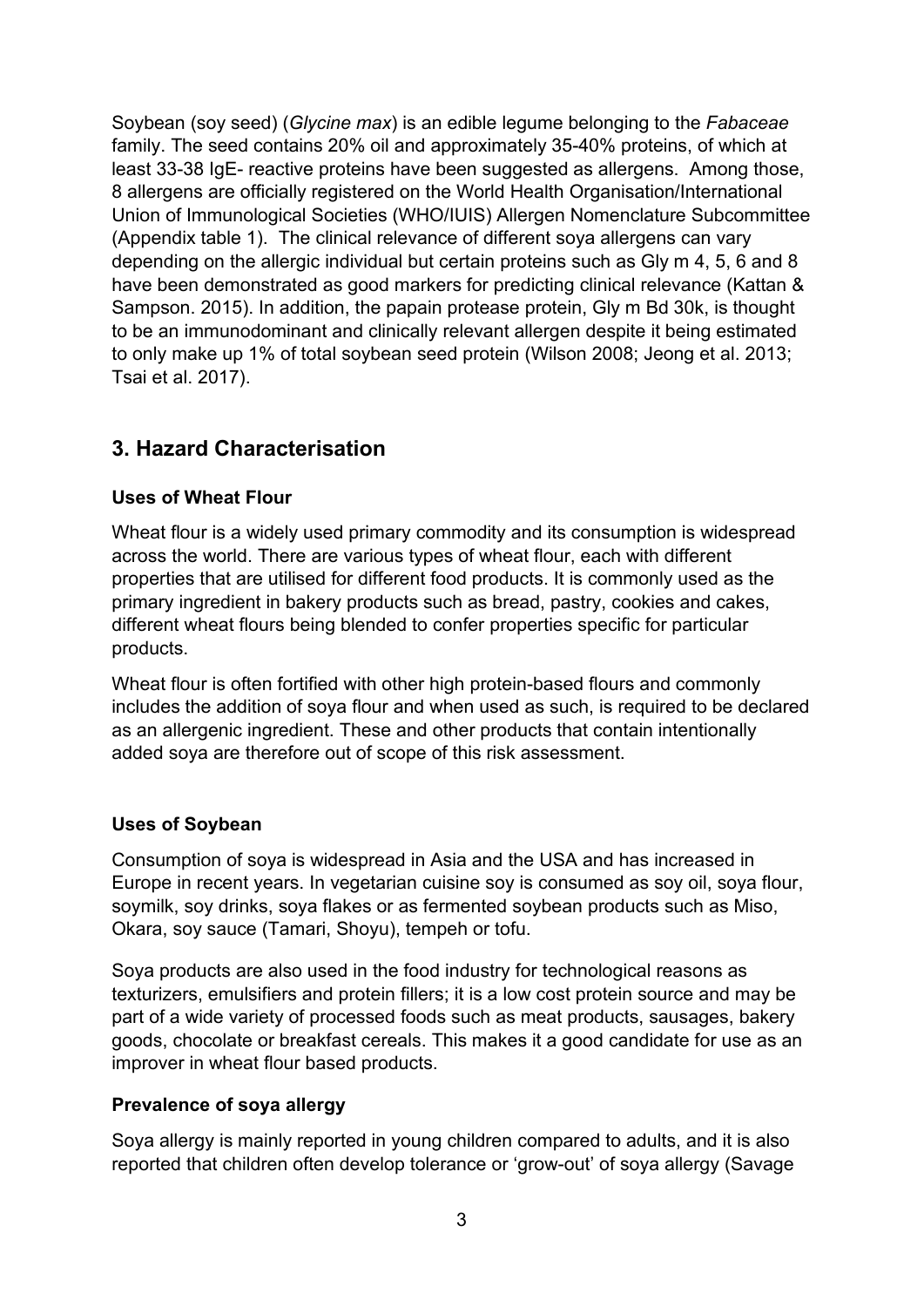et al. 2010). The exact prevalence of soya allergy is unknown in the UK. The population based EuroPrevall birth cohort study has confirmed a cumulative incidence of IgE-mediated reactions to soya of 0.1% (0.0 - 0.4%) in children up to the age of 2 years (Grimshaw et al. 2016). A meta-analysis of European studies by Nwaru et al (2014) demonstrated a rate of 0.3% (0.1 – 0.4%) food challenge verified soya allergy prevalence. Previous studies also generally support this estimation (Kattan et al. 2011; Roehr et al. 2004; Young et al. 1994; Bock. 1987). Adult data on confirmed food allergy are too limited to estimate prevalence for this section of the population.

## **Severity of reactions to soya**

Soybean-induced allergic symptoms span the typical range of all IgE-mediated reactions and thus can range from skin, gastrointestinal, or respiratory tract reactions up to anaphylaxis leading to death although severe reactions appear to be rarer than for some other food allergies (Sicherer et al. 2000a; 2000b) and tend to be towards less processed forms of soya.

Reported symptoms in response to soya flour material are, oral allergy syndrome, angioedema, dyspnea, dysphagia, emesis, decrease in blood pressure, urticaria, nausea, gastrointestinal pain, dysphonia, tightness of throat or chest, blisters of the oral mucosa, pruritus, flush, conjunctivitis and laryngeal edema (Ballmer-Weber et al. 2007). Exercise-induced anaphylactic reaction to soya has also been reported (Adachi et al. 2009).

Due to similarities of structure of soybean allergens with other allergens, crossreactive allergies are possible, particularly in those with birch pollen and/or other legume allergies (Mittag et al. 2004; Cabanillas et al 2018). A study (DeSwert et al. 2012) looking at secondary allergy to soybean (with cross-reactivity from a primary allergy to birch pollen) found that of the 15 participants with birch pollen allergy, eight were also allergic to soya. All eight had acute symptoms, and three of them showed chronic (long-term) symptoms.

### **Adventitious contamination of wheat flour with soybean**

The adventitious contamination of wheat flour with soya is known to occur due to the manner by which soybean and other grains, such as wheat, are grown, harvested, stored and transported, leading to detectable level of soya in raw wheat flour. The United States Department of Agriculture (USDA) Grain Inspection Handbook allows up to 10% of other grains with established standards to be present in wheat which includes soybeans (USDA 2004). As part of long-standing agricultural practices, it's common for cereal grains, oil seeds and pulses to be grown near one another and are often harvested, handled, stored and transported using the same equipment and infrastructure making it difficult to eliminate low levels of cross-contamination via agricultural co-mingling.

With respect to UK wheat only, storage and transportation are identified as the contamination risk areas due to soya not being grown in the UK. The Codex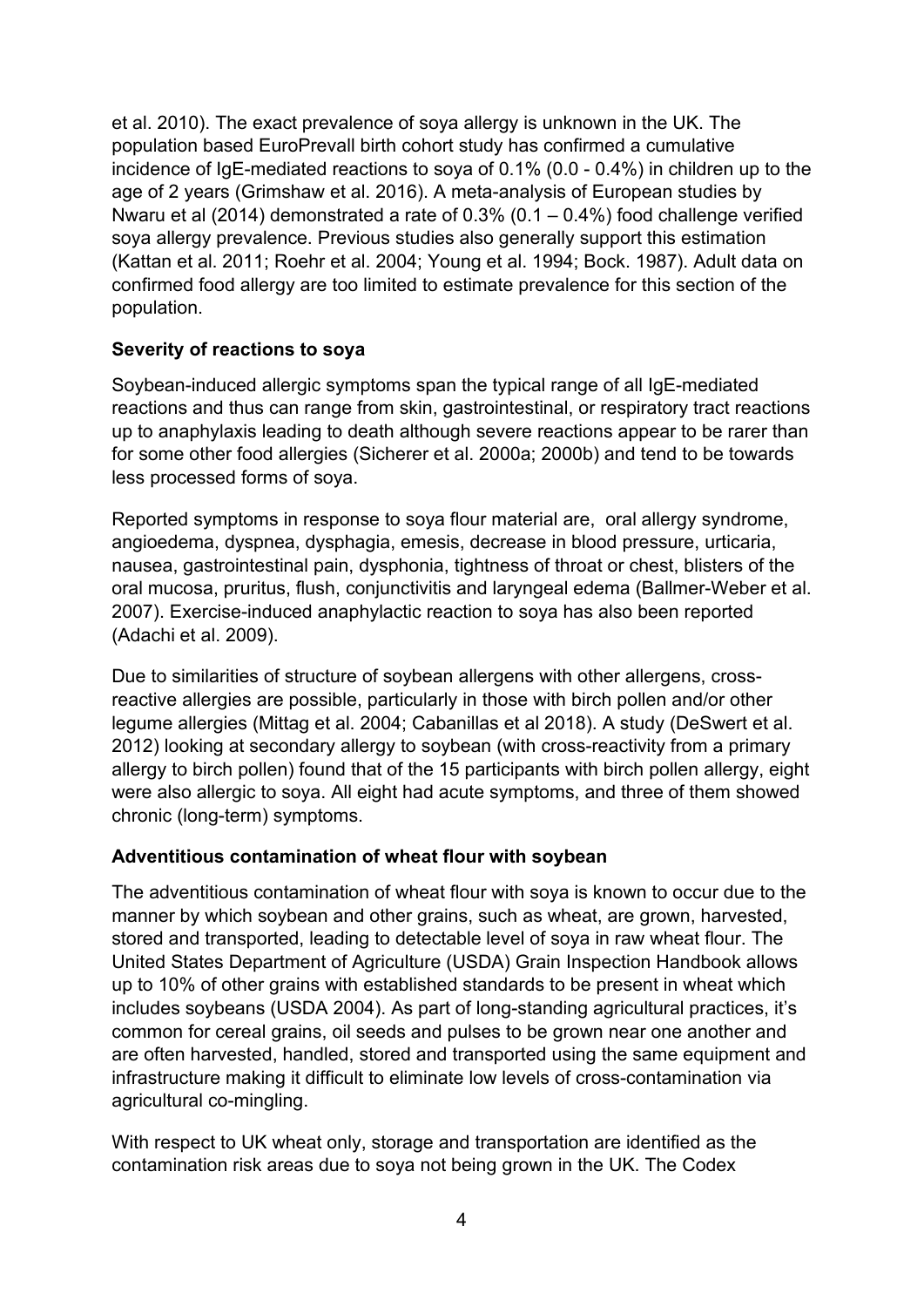Committee of Food Hygiene have been developing a Code of Practice on food allergen management for food business operators, which at the November 2019 meeting was agreed to be sent to the final stage 8 (adoption and publication). It lays out ways in which all allergens should be managed from farm to fork. Within this code of practice, and most relevant to this paper, it identifies the 4 stages mentioned above and identifies the following factors contributing to exposure:

- inadequate or ineffective cleaning of containers, including reusable bags, and transport vehicles;
- inadvertent inclusion of foreign particulates (e.g. grains, nuts or seeds);
- inadequate physical separation or storage of commodities with different allergen profiles; and
- inadequate or a lack of employee training and awareness on managing food allergens.

It should be noted that wheat flour is widely used in food products which already contain soya-based ingredients; in these cases, soya contamination is not of concern as allergic consumers would already avoid such products. However, there are products which do not contain soya ingredients and consideration will need to be given to the level of risk associated with adventitious soya contamination in such cases.

## **Incidence of allergic reactions to soya and specifically associated with wheat products**

The occurrence of allergic reactions to soya associated specifically with soya contamination of wheat products has not been reported**.** In the 2013 paper by Remington et al, it was suggested that the high number of reactions predicted using their quantitative approach would be unlikely to pass unnoticed if true (2850 predicted reactions per day in the USA). **It should be noted that there is currently no systematic way of reporting allergic reactions to food so absence of evidence in this case cannot be assumed to indicate evidence of absence**. The FSA is currently in the process of developing a mechanism for reporting of reactions involving food allergens that will enable such data to be gathered in future.

### **Terms used in allergen risk assessment**

When looking at hazard characterisation and risk levels for allergens in food, it is important to explain the meaning of different terms used in this context.

• Eliciting dose (ED): the dose (mg) predicted to provoke reactions in a defined proportion of the allergic population. E.g.  $ED<sub>01</sub>$  equals the dose predicted to provoke a reaction in 1% of the at-risk allergic population.  $ED_{05}$  is the dose predicted to provoke a reaction in 5% of the at-risk allergic population. These are derived through dose distribution modelling of minimum eliciting doses (individual thresholds) from oral food challenges in allergic individuals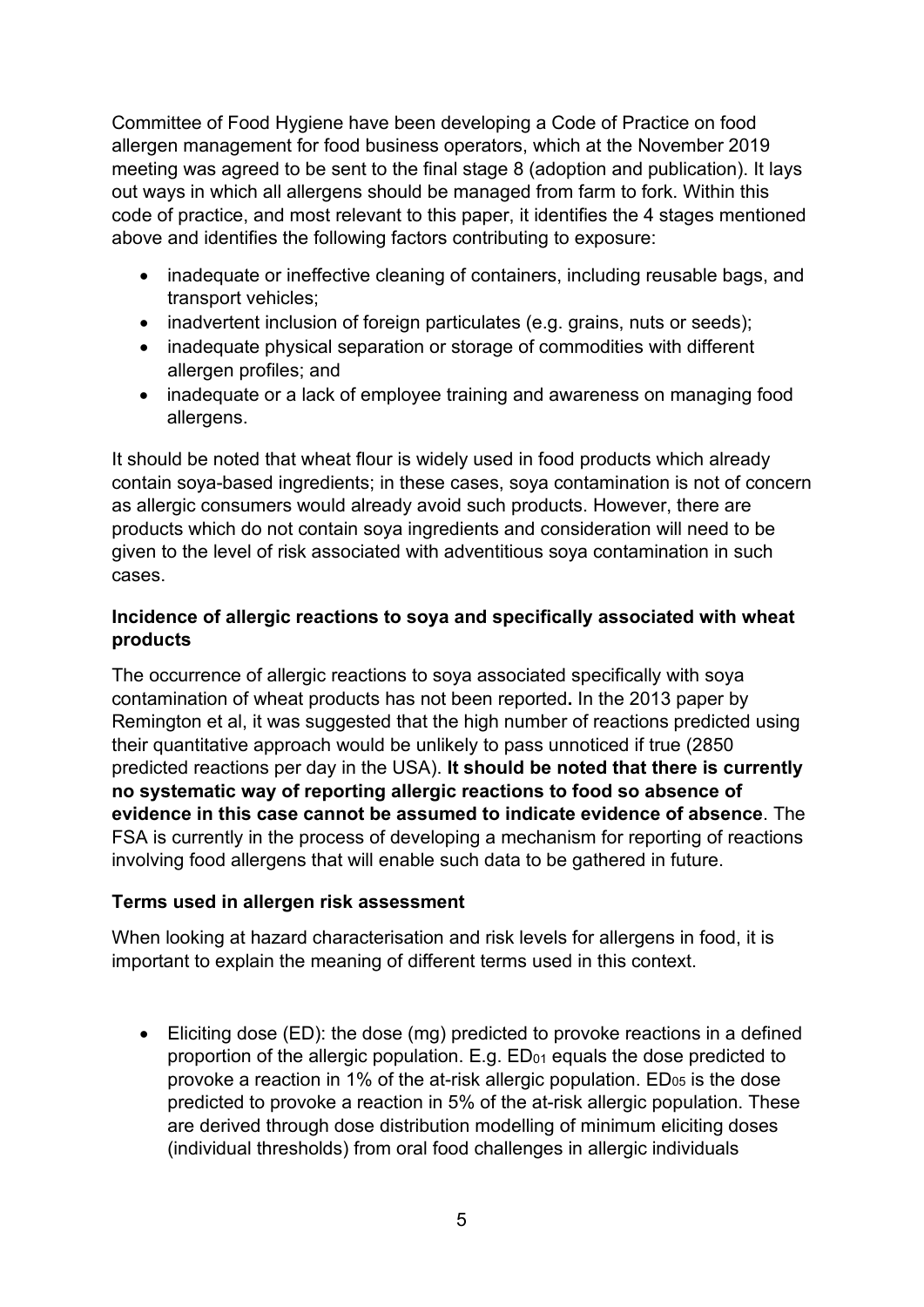- Reference dose: an acceptably low eliciting dose level (mg) e.g.  $ED_{01}$ ,  $ED_{05}$ (95th percentile Lowest CI) chosen as a health-based intake limit per eating occasion.
- Reference amount: the maximum amount of food eaten in a typical eating occasion
- Action level: The allergen protein concentration (mg/kg) in food as consumed that can be present in a food without it being an issue for the defined proportion of allergic individuals concerned, as defined by the selected reference dose based on specified conditions of exposure (e.g. serving/portion size, consumption amounts, inclusion levels), above which action is warranted to mitigate the risk to the allergic population

## **Application of levels**

A risk assessment was conducted by the FSA in September 2014 (Appendix E) utilising the conclusions from a 2013 published paper from Remington et al the Food Allergy Research & Resource Program (FARRP), which used a probabilistic approach. An action level was given of 236 mg/kg soya protein which was based on a 30 g reference amount which equated to a dose of 7.1 mg soya protein in a single eating portion. However, since then, there has been wide acceptance for the use of population eliciting doses (EDp), in deterministic risk assessment of allergens in final products (meaning those intended for presentation to the consumer).

The most widely accepted eliciting dose and reference values also come from FARRP (and others) and are adopted into the Voluntary Incidental Trace Allergen Labelling (VITAL) system created by the Allergen Bureau and widely accepted as suitable reference dose levels amongst industry and regulators (Taylor et al. 2014; Remington et al. 2020). The previous ED for soya, published in 2014, was based on a 5% eliciting dose level ( $ED<sub>05</sub>$ ) at 1.0 mg (based on the 95<sup>th</sup> percentile lower confidence interval) and was utilised by FSA for the risk assessment of levels in final products for food incidents. Sufficient data were not available at the time to derive a robust ED<sub>01</sub>.

Updated eliciting dose levels for various allergens, in-line with those under the EU 1169/2011 annex II list of allergens, were recently published in March 2020 (but released in VITAL 3.0 in September 2019) which gave an  $ED_{01}$  and  $ED_{05}$  (where only 1% and 5% of the soy allergic population would be predicted to experience any objective allergic reaction) for soy protein of 0.5 mg and 10 mg respectively. These levels are based on data from challenges with soy flour and soymilk. In the interest of proportionately protecting the allergic consumer, the FSA utilises  $ED_{01}$  levels (where available) as suitable reference doses, where applicable, for determining the risk posed by levels in a final product. This is also in-line with the approach recommended by the VITAL Scientific Expert Panel.

Although it is clear how to assess the risk of a final product, there are **uncertainties** around how industry should best apply references doses at the raw/bulk ingredient/product level, and specifically soya in wheat. This is partly due to variation in the level of inclusion of wheat flour in final products, consumption amounts for the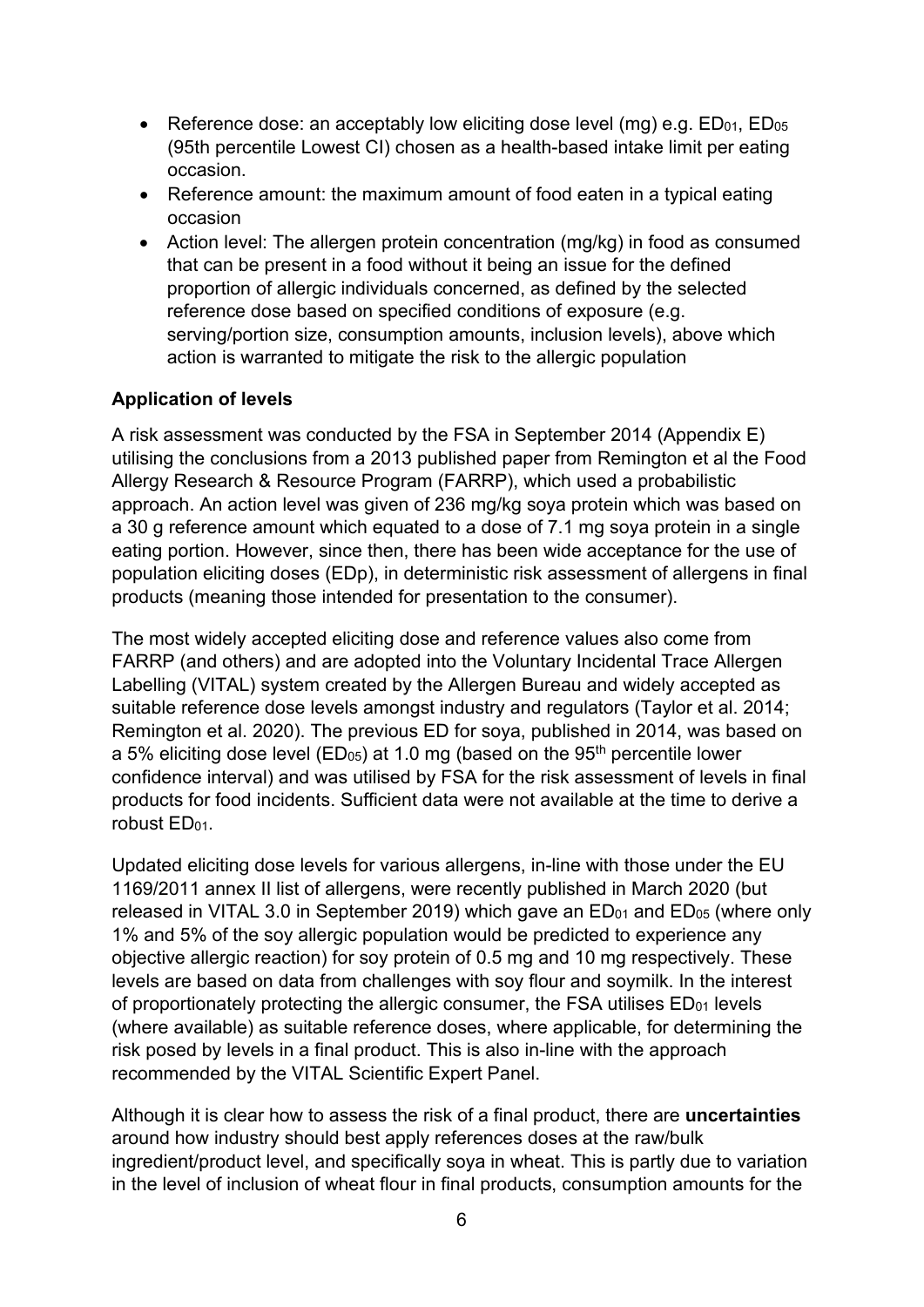different final products, and the potential effects of processing on the allergenicity and detectability of soya and therefore, the suitability of suggesting an indicative reference amount and action level for flour in general in place of tailored calculations for every product the ingredient/flour is used in.

### **Effect of processing on soya allergenic proteins**

The risk assessments performed by industry when deciding on the use of an action level(s) should consider the final destination of the wheat flour and the extent and type of processing involved until the point of consumption by the final consumer. However, there are uncertainties around the effect of processing commonly applied to wheat flour-based products on the allergenicity and detectability of soya proteins. It is important to state that changes to allergenicity are not necessarily the same as changes to detectability. Processing can impact on detection whilst leaving a protein still able to elicit reactions.

Almost all food products containing wheat flour are submitted to thermal treatments (baking, boiling, roasting, autoclaving, microwave heating, etc.) during their industrial production or cooking at home, therefore, if adventitious soya is present in the flour, it be subject to this processing also. Thermal treatment of food proteins is known to cause different modifications and conformational changes that may affect the epitope binding of allergens and therefore capacity to elicit an allergic reaction by either enhancement (exposing or creating new epitopes) or reduction (loss of epitope) (Verhoeckx et al. 2015).

Overall, there is evidence to suggest that the typical processing of wheat flour (thermal and pressure) could reduce the detectability and allergenicity of major soya allergens and thus could reduce the risk to the allergic population but the extent to which this may occur is subject to various factors, in particular temperature and duration, and there is no robust evidence to suggest the risk could be eliminated completely through processing alone. (Amigo-Benavent et al. 2008; Wilson et al. 2008; Gomaa & Boye. 2013; Verhoeckx et al. 2015; Cabanillas et al. 2017; Costa et al. 2017; Xi and He. 2018; Villa et al. 2020).

## **4. Exposure Assessment**

Industry perform due diligence testing for soya in wheat flour to monitor these levels. The National Association of British and Irish Flour Millers (NABIM) provided the most recent data submitted by their members for the period between September 2015 and May 2020 which includes 369 test results. The results of testing range between below the LOD of the tests used (analytical zero) to 1100.7 mg/kg soya protein and included flours, eithers solely or combined, from the UK, Germany, France, Russia, Australia, Canada, and the US. The majority of those with higher levels of soya contamination tended to be those from non-EU origin or combined with non-EU wheat flour. However, there was a small proportion of solely UK and solely EU origin flour with what could be deemed as high levels of soya contamination, suggesting the issue is not entirely limited to non-EU wheat flour.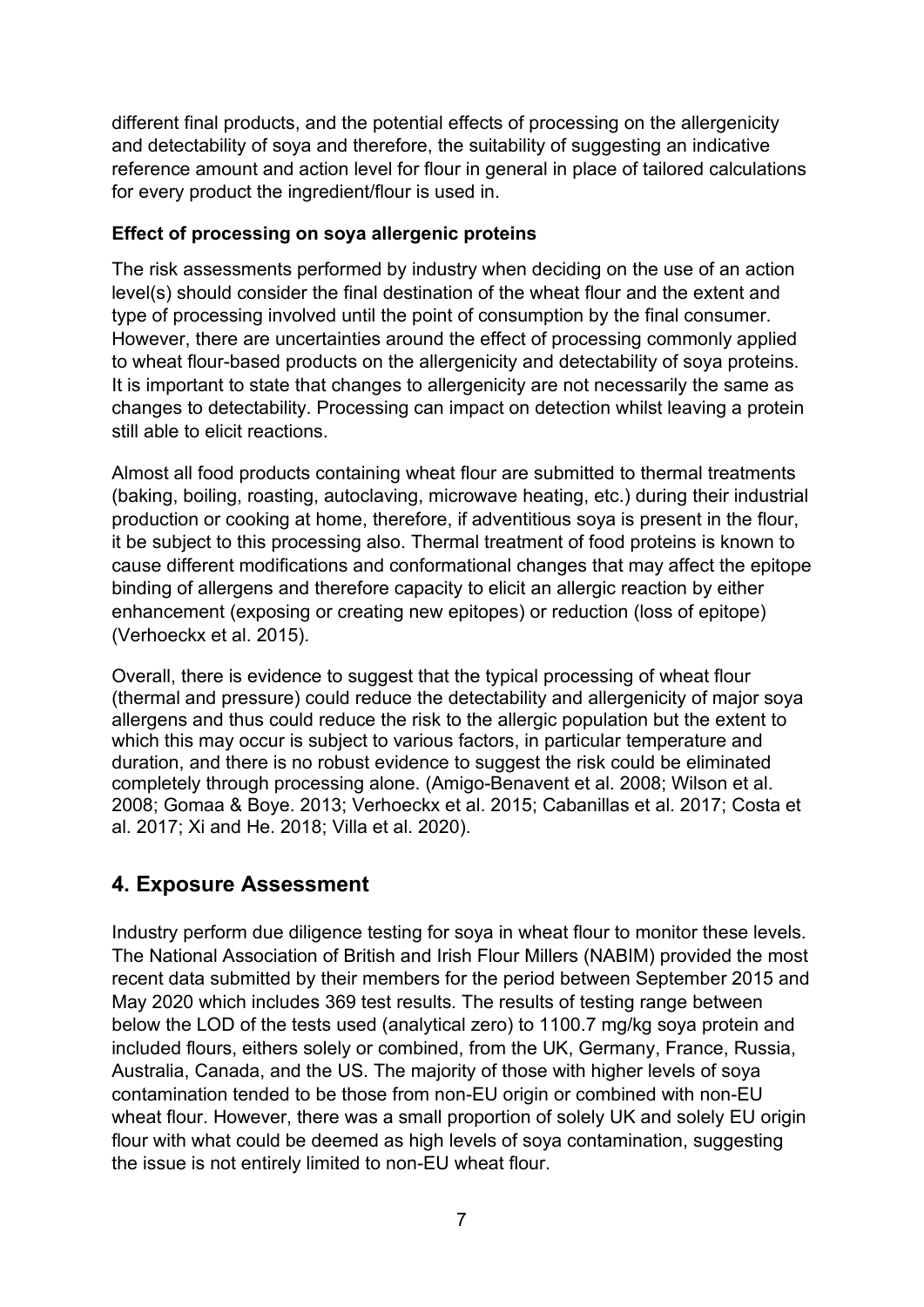FSA's exposure assessments for allergen incidents where there is unintentional presence of an allergen due to cross-contamination in a final product to be presented to the final consumer take into account the level(s) detected, the likely consumption amounts of the product and the most appropriate population reference dose for the allergen.

As part of best practise for effective allergen management, industry take into account these factors in risk assessments for their own products and to decide what information they provide on this risk to their customer(s) and whether they would apply precautionary statements based on evidence relating to their specifics products.

Wheat flour is a versatile primary commodity and is used in different foods at different levels, each undergoing varying levels and types of processing. Practically, reference amounts and action levels should be determined by industry on a case-bycase dependant on the different scenarios of usage for their flours.

Some products will contain soya as an intentional ingredient, requiring allergen ingredient declarations and thus are out of scope of this risk assessment

## **UK Flour Miller Soya Contamination Due Diligence Testing Data**

NABIM provided soya due diligence monitoring data gathered from their member companies since 2015 till present (2020). Details of this testing can be found in appendix B and further breakdown of average results by year and origin can be found in appendix C and D respectively.

The following calculations take into account the due diligence testing data gathered between 2015 and 2020, provided by NABIM, and are for illustrative purposes to demonstrate the proportion of flour sampled that could produce objective symptoms in the allergic population if present and consumed in the final product if certain example reference amounts are used to arrive at an action level for the raw flour.

### **Example exposure calculations assuming different reference amounts/consumption levels in g of contaminated wheat flour:**

- General calculation used: Detection Result (mg soy protein/g wheat flour) x Reference amount  $(q)$  = Exposure dose (mg soy protein). The number of wheat flour samples which, using this approach, would equate to a soy protein amount in mg above the  $ED_{01}$  but not the  $ED_{05}$ , and above the  $ED_{05}$ , and all samples above the ED<sub>01</sub> are presented. Theoretical action levels are then back calculated using the  $ED_{01}$  (0.5 mg) and  $ED_{05}$  (10 mg) for soya protein divided by the reference amount (g), to give mg soy protein/g wheat flour level, then converted it into mg soy flour /kg wheat flour levels (x1000).
- Using the  $ED_{01}$  and  $ED_{05}$  reference dose for soya of 0.5 mg and 10 mg soya protein respectively and a consumption equivalent of **80 g** quantity of flour,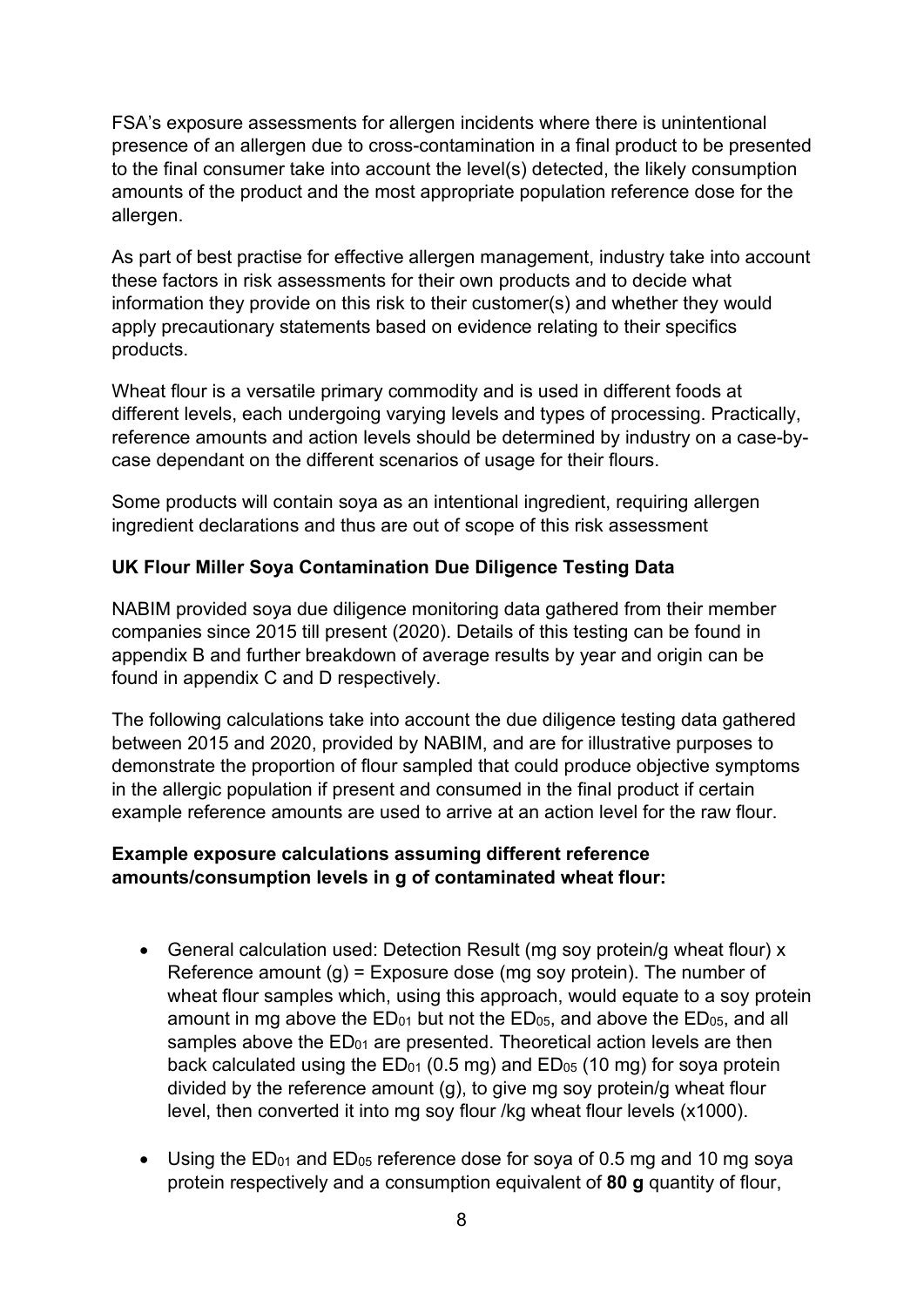157/367 (43%) flours sampled would be predicted (based on the ED values) to produce objective symptoms in between 1% - 5% of the allergic population and 18/367 (5%) would present a risk to greater than 5% of the allergic population. In total 175/367 (48%) would be above the ED<sub>01</sub> of 0.5 mg soy **protein**

- o **Effective action level of 6.3 mg soy protein/kg flour (ppm) at ED01**
- o **Effective action level of 126 mg soy protein/kg flour(ppm) at ED05**
- Using the  $ED_{01}$  and  $ED_{05}$  reference dose for soya of 0.5 mg and 10 mg soya protein respectively and a consumption equivalent of **50 g** quantity of flour, 148/367 (40%) flours sampled would be predicted to produce objective symptoms in between 1% - 5% of the allergic population and 5/367 (1%) would present a risk to greater than 5% of the allergic population. **In total 153/367 (42%) would be above the ED01 of 0.5 mg**
	- o **Effective action level of 10 mg soy protein/kg flour (ppm) at ED01**
	- o **Effective action level of 200 mg soy protein /kg flour (ppm) at ED05**
- Using the ED01 and ED05 reference dose for soya of 0.5 mg and 10 mg soya protein respectively and consumption equivalent of **30 g** quantity of flour, 118/367 (32%) flours sampled would be predicted to produce objective symptoms in between 1% - 5% of the allergic population and 1/367 (0.3%) would present a risk to greater than 5% of the allergic population. **In total 119/367 (32%) would be above the ED01 of 0.5mg**
	- o **Effective action level of 16.7mg soy protein/kg flour (ppm) at ED01**
	- o **Effective action level of 334mg soy protein/kg flour (ppm) at ED05**

Solely UK origin Flour:

• Using the  $ED_{01}$  and  $ED_{05}$  refence dose of 0.5 mg and 10 mg of soya protein respectively and consumption equivalent of **50 g** quantity of flour, **12/146 (8%)** of solely UK flours sampled would be predicted to produce objective symptoms in between 1% - 5% of the allergic population but **none would pose a risk to greater than 5%.**

\*percentages rounded to nearest whole number.

The calculations above assume no reduction in detectable soya protein levels or allergenicity from the raw ingredient to the final product (decrease exposure) given the variability and uncertainty associated with the extent to which this may occur. The calculations also do not factor in other potential sources of contamination of soya from other final product ingredients (increase exposure) or take into account that some of the products may have soya-containing ingredients deliberately added as part of the recipe.

### **Reference amounts for wheat-based products**

Information provided by the Nabim states that an average slice of white bread weighs 46-54g per slice (thin/thick). According to data in the recipes database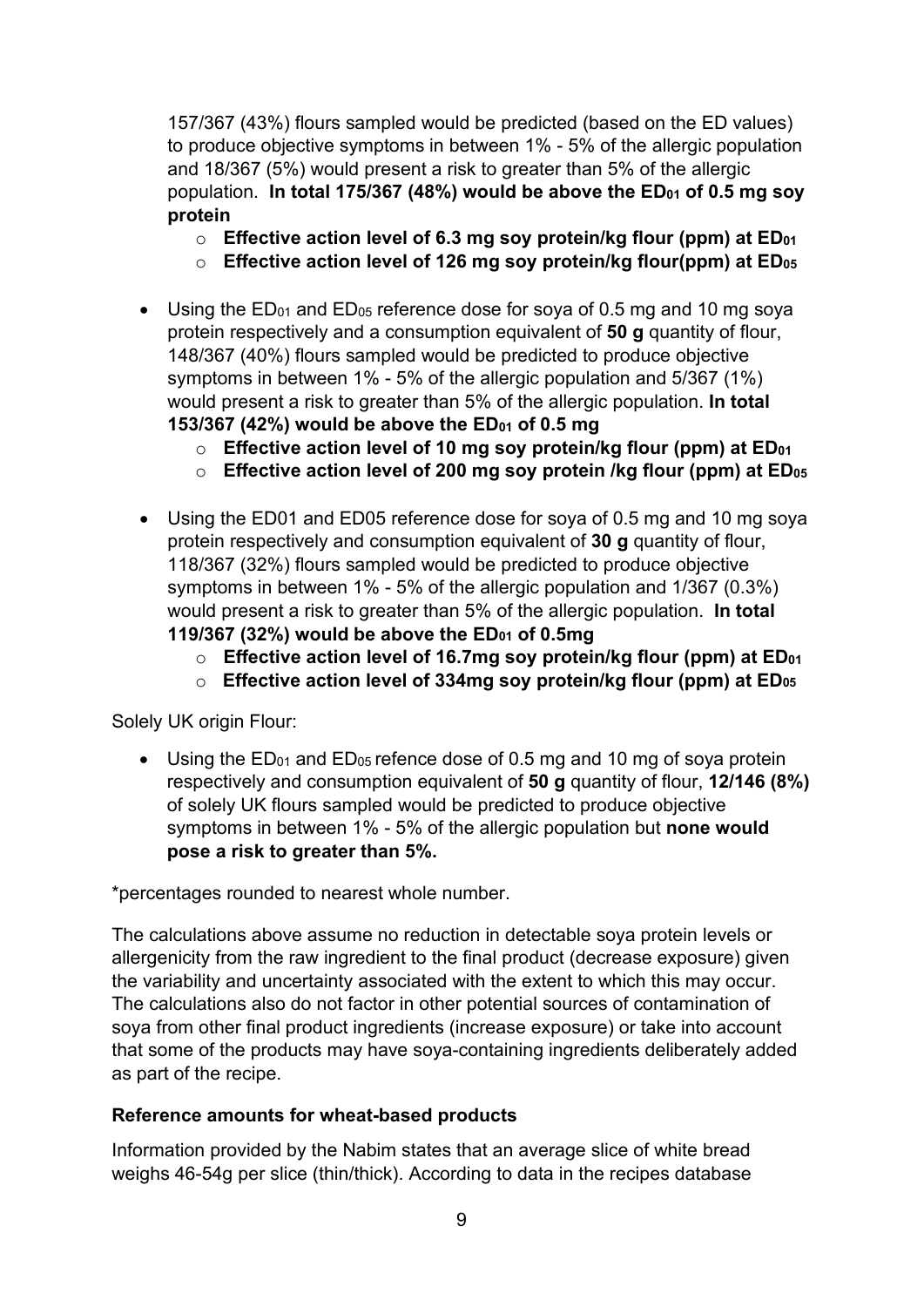(NDNS, 2008-2016), wheat flour makes up between 50 and 60% of white bread. This was also seen to be similar for wholemeal bread. Therefore, it can be assumed that the reference amount of 30 g of flour equates to approximately 1 slice of medium thickness bread, 50 g of flour to approximately 1.5 slices of thickly sliced bread and 80 g of flour to approximately 3 slices of thinly sliced bread.

Furthermore, the Nabim also gives information that a plain biscuit would weigh approximately 40 g when baked, while according to the recipes database (NDNS, 2008-2016) a plain digestive biscuit would be approximately 60% wheat flour. Similarly, it can be assumed that 30 g of wheat flour would approximately equate to than one and one quarter of an average sized biscuit, 50 g of wheat flour to about two biscuits and 80 g of wheat flour to slightly more than three biscuits.

Another example is a Danish pastry/croissant, Nabim have suggested that the average weight would be circa 70 – 120 g. According to the recipes database (NDNS, 2008 – 2016) a Danish pastry or croissant would be made up of between 35 and 45% wheat flour. Therefore, 30 g of wheat flour would be about one small Danish pastry or croissant, 50 g would be about one large Danish pastry or croissant and 80 g would be approximately one small and one large pastry combined.

Table 1 shows the acute consumption of wheat flour across multiple food groups for infants  $4 - 18$  months), toddlers (1.5 – 3 years), young children (4 – 10 years), children (11 – 18 years), adults (19 - 64 years) and the elderly (65+ years). Consumption data from the Diet and Nutrition Survey of Infants and Young Children (DNSIYC), 2011 was used for infants, while for all other age groups data was from the National Diet and Nutrition Survey (NDNS), 2008 – 2016.

| Age<br>groups                                   | <b>Minimum</b> | <b>Median</b> | <b>Mean</b> | 75 <sup>th</sup><br>percentile | <b>Maximum</b> | Percentage<br>consumers<br>$\binom{0}{0}$ **** |
|-------------------------------------------------|----------------|---------------|-------------|--------------------------------|----------------|------------------------------------------------|
| Infants<br>$(4-18)$<br>months)<br>$***$         | 0.22           | 35            | 39          | 54                             | 150            | 93.7                                           |
| <b>Toddlers</b><br>$(1.5 -$<br>3years)<br>$***$ | 2.1            | 70            | 72          | 89                             | 210            | 99.9                                           |
| $4 - 10$<br>years***                            | 8.4            | 100           | 110         | 128                            | 480            | 99.8                                           |
| $11 - 18$<br>years***                           | 1.1            | 120           | 130         | 166                            | 470            | 99.9                                           |
| $19 - 64$<br>years***                           | 0.15           | 110           | 120         | 152                            | 450            | 99.3                                           |
| $65 +$<br>years***                              | 0.10           | 96            | 100         | 127                            | 320            | 99.8                                           |

**Table 1:** Acute (eating occasion) consumption of wheat flour in g/ person \*

\*rounded to 2 s.f.. \*\* consumer-based acute consumption data from DNSIYC (2011) \*\*\*consumerbased acute consumption data from NDNS (2008-2016)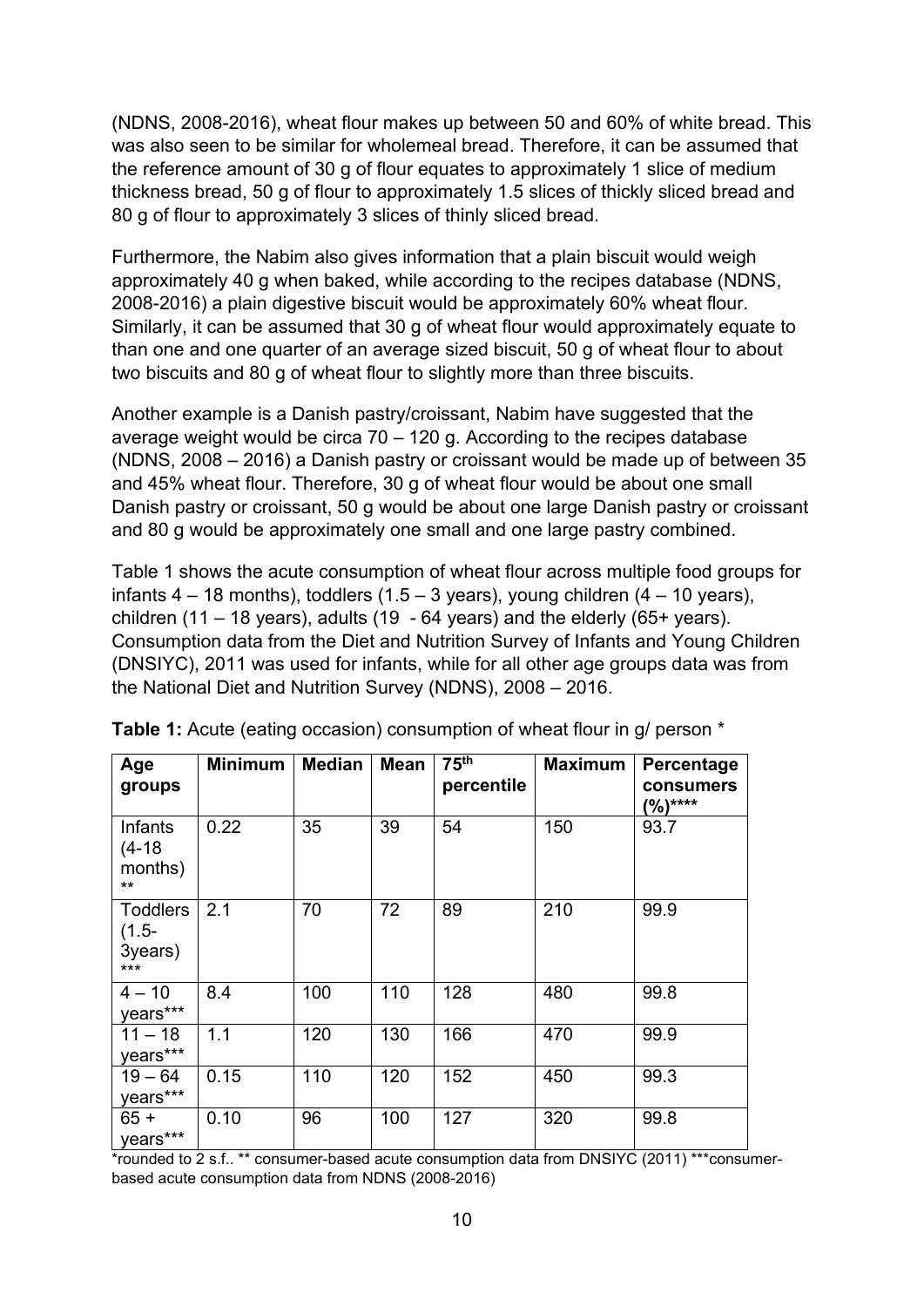\*\*\*\* Percentage consumers is based on a ratio of the number of consumers compared to the number of respondents in the population group (age group) from the DNSIYC or NDNS surveys

(not rounded to 2 s.f.)

The acute consumption data for wheat flour in Table 1 shows that all age groups are on average likely to exceed 30 g of wheat flour per eating occasion per day, those from age 1.5 years and above are likely to exceed 50 g of wheat flour per eating occasion on average and those from age 4 years and above are likely to exceed 80 g per eating occasion The highest contributor to wheat flour consumption was from bread, followed by pasta, pastry, cakes and biscuits and other. These data do not exclude products that may have soya as an intentional ingredient.

Tables 2 and 3 show the soya protein intake which were derived using data provided by the NABIM from the most recent due diligence testing for soya in wheat flour (September 2015 – May 2020) and the consumption data for wheat flour in Table 1.

There were 369 test results provided by the NABIM by NABIM member companies, and according to the NABIM 'different companies use different test kits or commercial laboratories to test their flours for soya. As such, there was variation in how results were reported, with some reporting soya flour and some soya protein. Where soya flour was reported, this was almost always where a Neogen Veratox ELISA kit had been used. The manufacturer instructions state that to convert a soya flour result to soya protein, it should be multiplied by 0.515 (51.5%). This conversion was carried out on results reported as soya flour.' As such, all results were reported as soya protein. Furthermore, the NABIM stated that 'there is variation in the LOD of different soya testing methods. Where a result was below the LOD, the middle bound was used (LOD<sup>\*</sup>0.5) to generate a result that can be analysed statistically. Where a test method gives a range of detection, the mid-point was used (e.g. >10 to <25, converted to 17.5 ppm).'

For the exposure assessment, the average of the 369 test results was taken to give the mean concentration of soya protein in wheat flour (29 mg/kg wheat flour rounded to 2 s.f.) and the maximum concentration recorded (1100 mg/kg wheat flour rounded to 2 s.f.) was used.

| Age<br>groups                                   | <b>Minimum</b> | <b>Median</b> | <b>Mean</b> | 75 <sup>th</sup><br>percentile | <b>Maximum</b> | Percentage<br>consumers<br>$\binom{0}{0}$ **** |
|-------------------------------------------------|----------------|---------------|-------------|--------------------------------|----------------|------------------------------------------------|
| Infants<br>$(4-18)$<br>months)<br>$***$         | 0.0063         | 1.0           | 1.1         | 1.5                            | 4.5            | 93.7                                           |
| <b>Toddlers</b><br>$(1.5 -$<br>3years)<br>$***$ | 0.061          | 2.0           | 2.1         | 2.6                            | 5.9            | 99.9                                           |

## **Table 2: Acute exposure to soya protein from wheat flour (mg/person/) using the mean concentration from the Nabim data (29 mg/kg)\***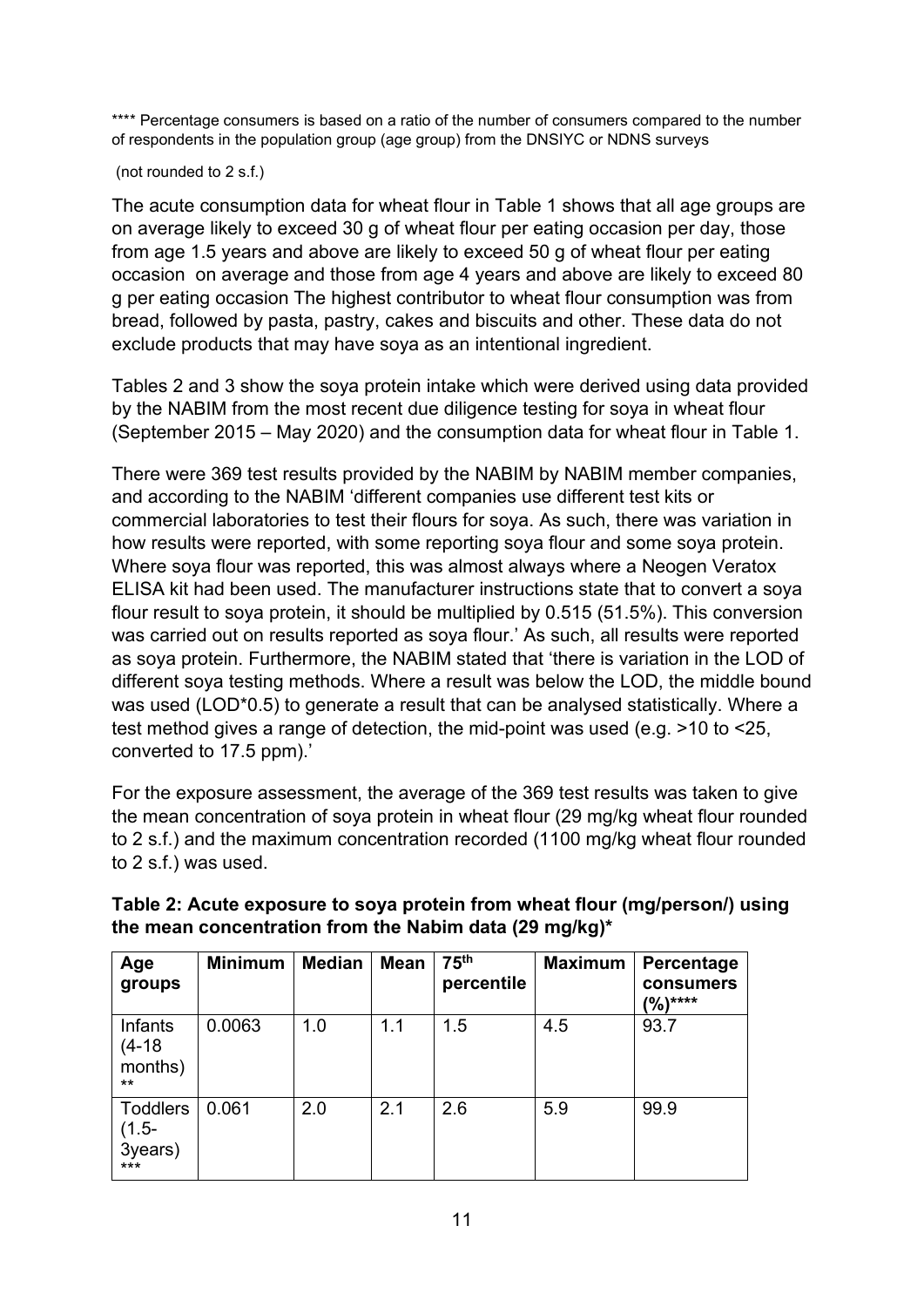| $4 - 10$  | 0.24   | 3.0 | 3.1 | 3.7 | 14  | 99.8 |
|-----------|--------|-----|-----|-----|-----|------|
| years***  |        |     |     |     |     |      |
| $11 - 18$ | 0.032  | 3.6 | 3.6 | 4.8 | 13  | 99.9 |
| years***  |        |     |     |     |     |      |
| $19 - 64$ | 0.0043 | 3.3 | 3.5 | 4.4 | 13  | 99.3 |
| years***  |        |     |     |     |     |      |
| $65 +$    | 0.0028 | 2.8 | 3.0 | 3.7 | 9.3 | 99.8 |
| years***  |        |     |     |     |     |      |

\*rounded to 2 s.f.. \*\* consumer-based acute consumption data from DNSIYC (2011) \*\*\*consumerbased acute consumption data from NDNS (2008-2016)

\*\*\*\*Percentage consumers is based on a ratio of the number of consumers compared to the number of respondents in the population group (age group) from the DNSIYC or NDNS surveys (not rounded to 2 s.f.)

### **Table 3: Acute exposure to soya protein from wheat flour (mg/person/) using the maximum concentration from the Nabim data (1100 mg/kg)\***

| Age<br>groups                                   | <b>Minimum</b> | <b>Median</b> | <b>Mean</b> | 75 <sup>th</sup><br>percentile | <b>Maximum</b> | Percentage<br>consumers<br>$(%)***$ |
|-------------------------------------------------|----------------|---------------|-------------|--------------------------------|----------------|-------------------------------------|
| Infants<br>$(4-18)$<br>months)<br>$***$         | 0.24           | 39            | 42          | 59                             | 170            | 93.7                                |
| <b>Toddlers</b><br>$(1.5 -$<br>3years)<br>$***$ | 2.3            | 77            | 79          | 98                             | 230            | 99.9                                |
| $4 - 10$<br>years***                            | 9.3            | 110           | 120         | 140                            | 530            | 99.8                                |
| $11 - 18$<br>years***                           | 1.2            | 140           | 150         | 180                            | 510            | 99.9                                |
| $19 - 64$<br>years***                           | 0.16           | 130           | 140         | 170                            | 500            | 99.3                                |
| $65 +$<br>years***                              | 0.11           | 110           | 110         | 140                            | 350            | 99.8                                |

\*rounded to 2 s.f.. \*\* consumer-based acute consumption data from DNSIYC (2011) \*\*\*consumerbased acute consumption data from NDNS (2008-2016)

\*\*\*\* Percentage consumers is based on a ratio of the number of consumers compared to the number of respondents in the population group (age group) from the DNSIYC or NDNS surveys (not rounded to  $2 s.f.$ )

Table 2 demonstrates that, at the average level of soya protein in wheat flour based on due diligence testing from the NABIM member companies over the past 5 years, all consumers, except those eating very small amounts of wheat flour products (minimum), would exceed the  $ED<sub>01</sub>$  reference dose for soya of 0.5 mg. However, it also shows that average consumers (mean and median) would not exceed the ED<sub>05</sub> reference dose for soya of 10 mg soya protein for all age groups. Similarly, high level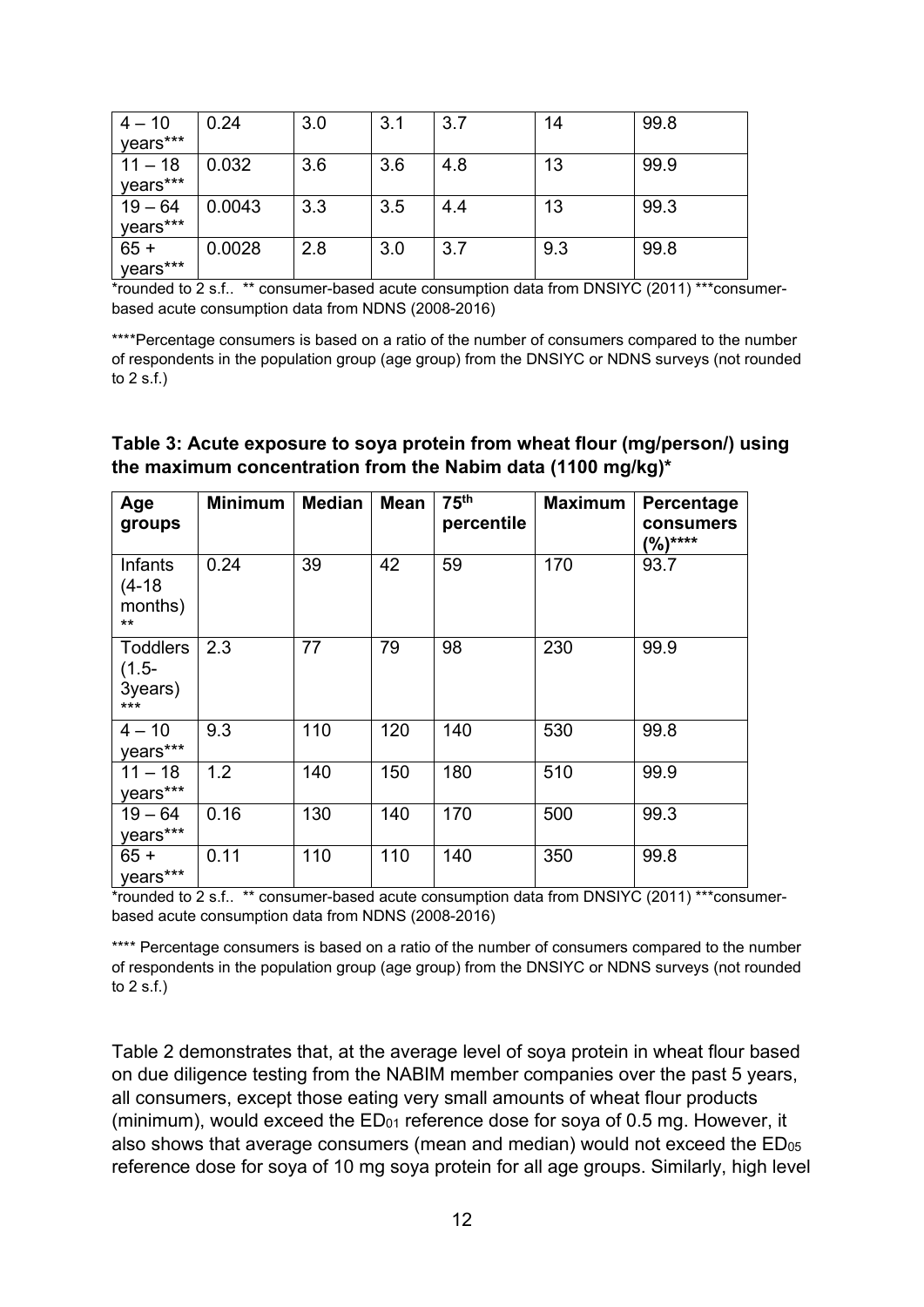consumers ( $75<sup>th</sup>$  percentile) would not exceed the  $ED<sub>05</sub>$  although maximum level consumers between the ages of 4 and 64 years would exceed this.

Furthermore, Table 3 illustrates that at the maximum level of soya protein in wheat flour based on due diligence testing from the NABIM member companies over the past 5 years that all consumers, except those eating very small amounts of wheat flour products (minimum) would exceed both the  $ED<sub>01</sub>$  and  $ED<sub>05</sub>$  reference dose for soya of 0.5 mg and 10 mg soya protein respectively for all age groups.

It should be noted however that the maximum from the NABIM data of 1100 mg of soya protein per kg of wheat flour is higher than other values from the due diligence testing by a large margin. For example, the second highest value from this data is 318 mg/kg. Therefore, this maximum level of soya protein may give an overestimation of exposure and it is very difficult to draw conclusions about general risk management of the issue from such an extreme value.

Finally, Table 4 shows the percentage of consumers in each age group who (based on acute consumption data) are consuming  $\geq$  the reference amounts of 30 g, 50 g and 80 g wheat flour per day.

| Age groups                 | $\geq 30g$ | $\geq 50$ g | $\geq 80$ g |
|----------------------------|------------|-------------|-------------|
| Infants (4-18 months) **   | 54         | 27          | 6.5         |
| Toddlers (1.5-3 years) *** | 94         | 78          | 35          |
| $4 - 10$ years***          | 99         | 94          | 75          |
| $11 - 18$ years***         | 99         | 96          | 83          |
| 19 – 64 years***           | 97         | 92          | 76          |
| $65 + \text{years}$ ***    | 98         | 92          | 67          |

**Table 4:** Percentage of consumers consuming ≥ the reference amounts of wheat flour per day based on acute consumption (%)\*

\*rounded to 2 s.f.. \*\* calculated from consumer-based acute consumption data from DNSIYC (2011) \*\*\*calculated from consumer-based acute consumption data from NDNS (2008-2016)

Table 4 demonstrates that as the reference amount increases there are fewer consumers exceeding it. It supports that older age groups are more likely than younger age groups to eat more than the reference amounts.

It is important to note that the acute consumption values are derived from a distribution of the highest consumption in one sitting that occurs over the 4 day food diary for each wheat flour consumer in the NDNS and DNSIYC surveys, however an average is taken from that distribution for each of the age groups described. Therefore, we have considered minimum, mean, 75<sup>th</sup> percentile and maximum values to look at average and high-level data. The median has also been included to give an idea how skewed the data are, which is deemed to be low. An allergic reaction tends to occur following consumption of a meal or food in one eating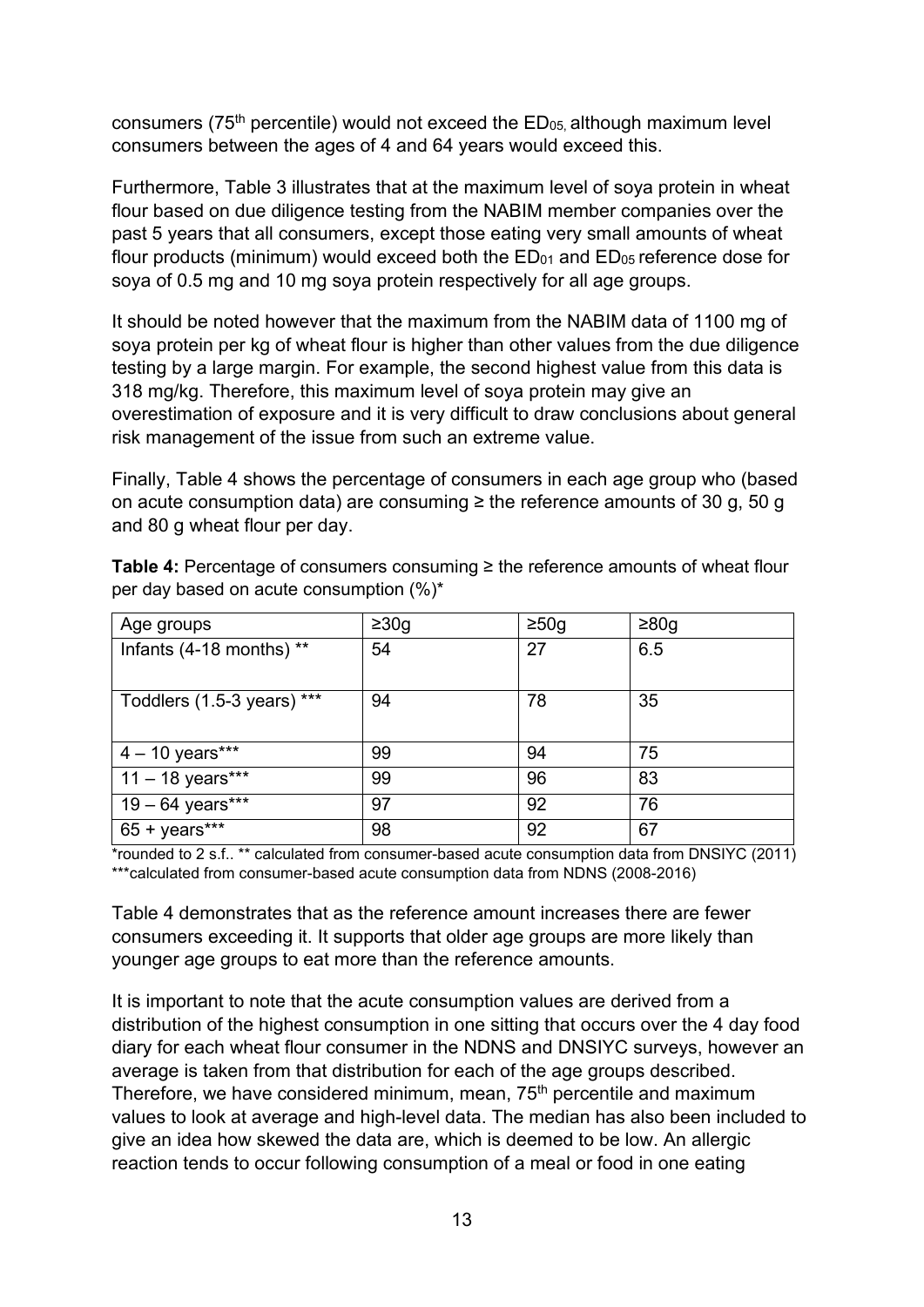occasion, the consumption data presented is the highest amounts consumed in one sitting throughout one day over the recording period so may not reflect the exact situation for an allergic consumer. However, these data are useful to give an estimation of the likely level of exceedance of the reference amounts of wheat flour in different age groups.

As mentioned, the minimum, mean, median, maximum and 75<sup>th</sup> percentile consumption data has been considered in order to take into account low, mid, highand maximum-level consumption of wheat flour. Furthermore, the exposure of consumers to soya protein from wheat flour has been considered in order to demonstrate the likelihood of each group exceeding the  $ED_{01}$  and  $ED_{05}$  reference dose for soya of 0.5 mg and 10 mg soya protein respectively. Finally, the comparison of the reference amounts of wheat flour to wheat flour containing products demonstrates that the 97.5<sup>th</sup> and maximum consumption amounts are conservative but are indicators of high level consumers of flour, while mean and median acute consumption data are more in line with what one would expect somebody to eat in one sitting. Collectively, this data gives a more realistic view of the risk than if considered separately.

To FSA's knowledge, there are no data available in relation to testing results for different final products made using wheat flour with known levels of soya protein. These data could provide support or challenge to the hypothesis that processing reduces the detectable levels of soya protein that would be expected in flour-based final product as sold to the consumer and therefore pose a lower risk to the soya allergic population than currently estimated. However, previous studies have supported this occurrence in various food matrices (Amigo-Benavent et al. 2008; Gomaa & Boye. 2013).

## **5. Risk Characterisation**

The prevalence of soya allergy in the UK population is mostly unknown but some prevalence data is available that suggests  $0.1 - 0.4\%$  of children up until the age of 2 years have soya allergy, for adults it is unknown but likely to be less. There is currently no UK surveillance system to further estimate the prevalence in the population of reactions to soya or the severity of those allergic reactions.

Wheat flour milled in the UK contains adventitious soya contamination arising from cross contamination in the field (for non-UK wheat) or later in the process such as during milling or transport. There are different concentrations of adventitious soya in wheat flour found in industry sampling data.

- UK flour millers are currently using an action level of 236mg/kg, and sampling data indicates that only 1% of wheat flour is over this level and results in UK flour millers communicating a risk of soya contamination to their customers.
- However, using the most up to date published eliciting doses to inform action levels would mean that, if using the ED01 as the reference dose, 32-48% or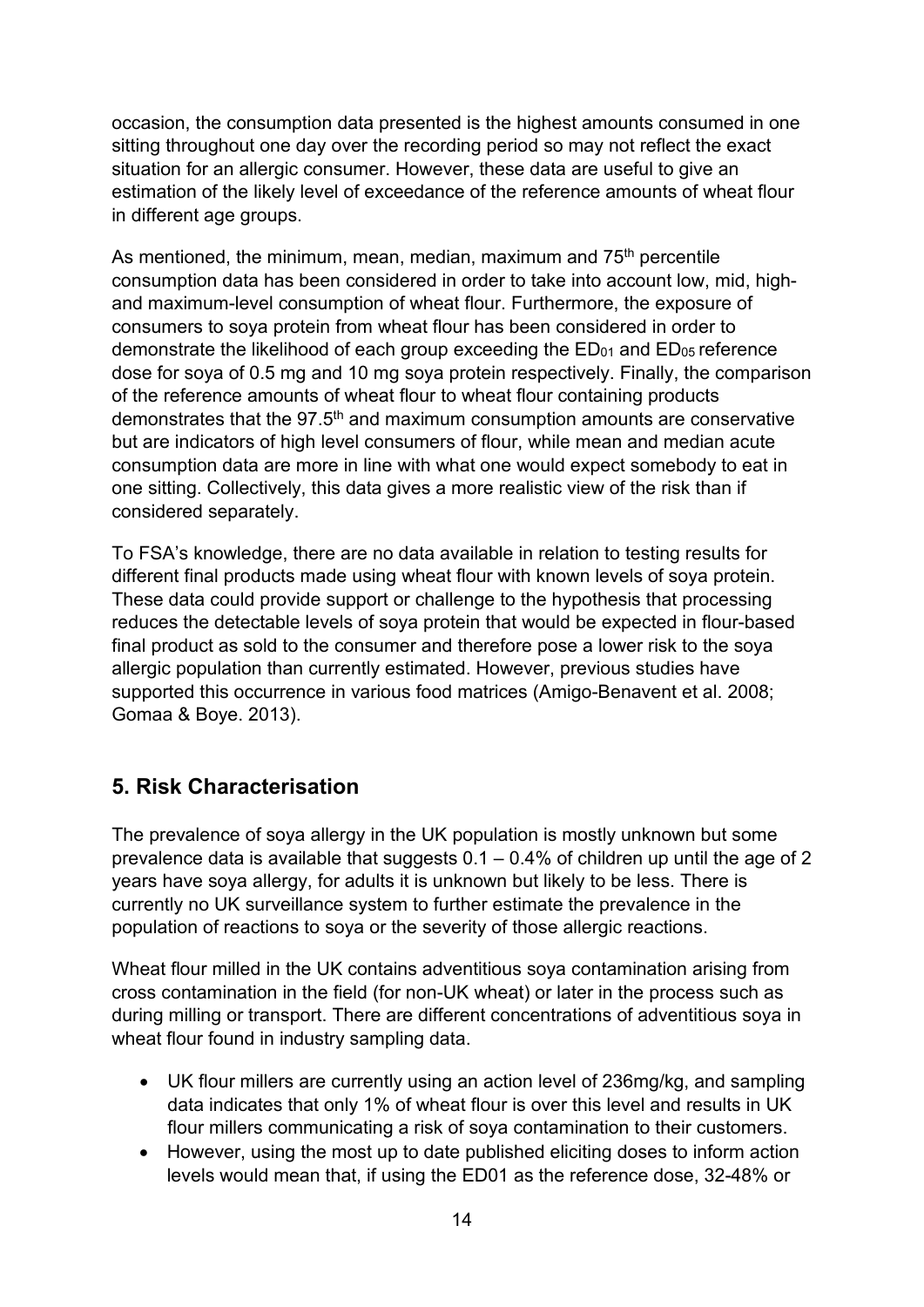more of flours would be over this limit, depending on the reference amount in final products.

### **This current application of a set action level at the raw ingredient supply level may be hindering communication of risk through the supply chain and the ultimate decision on communicating risk to the final consumer via a precautionary allergen statement e.g. 'may contain'.**

Wheat flour is most often consumed as a cooked end product such as biscuit, bread or cake. During this process the concentration of soya in the flour will be diluted with other ingredients and there is considerable variability between different end products as to that dilution factor. The raw food mixture may be diluted to a level below the action level.

Thermal processing of the raw mixture to provide the cooked end product may degrade some soybean allergens to varying degrees. However, there is a significant data gap in the reduction factor to be applied to allergenicity that could be used in a risk assessment given the variability of cooking time and temperatures between different product types and a lack of basic information of thermal rate of decay and soya allergen reduction. This effect cannot currently be simply quantified.

## **Estimate of the number of UK allergic reactions using each action level**

Due to lack of prevalence data for adults, and the variability between final products for the proportion of wheat flour contained over the different action levels discussed, and the lack of quantitative data on the reduction brought about by thermal processing of end products, it is not possible to arrive at an estimate of the number of reactions expected for the different action levels at this time.

Consumption data shows that higher reference amounts than have been demonstrated here may be more suitable which would increase the amount of flours requiring application of precautionary statements.

Ultimately, information on the risk of unintentional allergen presence due to crosscontamination informs decision on precautionary allergen statements throughout the supply chain and labelling on the final product. Precautionary allergen labelling (PAL) is used as a risk management measure to warn against the inadvertent consumption of unintentionally present allergens, which are not ingredients, by sensitive consumers and enable a variety of safe and nutritious food choices for the allergic consumer. Precautionary allergen labelling should only be used if the risk of allergen cross-contamination is real and cannot be removed, in order to prevent unnecessarily restricting the availability of food to sensitive individuals. The proportion of soya allergic consumers who would not consume food products labelled for soya is not known. The evidence regarding which consumers are most likely to adhere to PAL statements is mixed. While some studies report those with more severe allergies or those with a child with allergies are more likely to be cautious regarding products with PAL (Cornelisse-Vermaat et al. 2007; Ben-Shoshan et al. 2012; Cochrane et al. 2013; DunnGalvin et al. 2019), other studies report no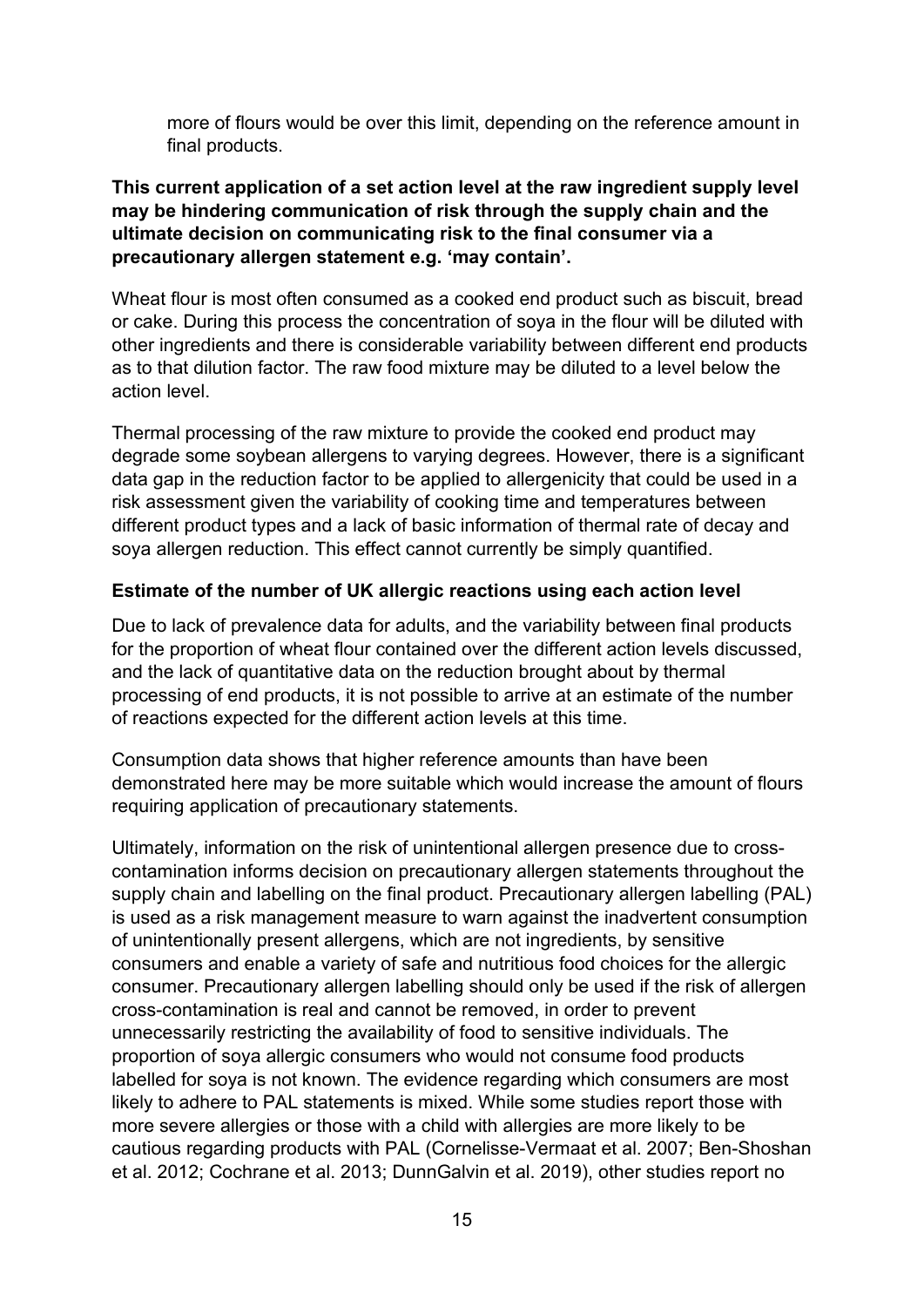significant differences in adherence to PAL based on consumer characteristics (Noimark et al. 2009; Barnett et al. 2011; Zurzolo et al. 2013).

## **Estimating the severity of reactions**

Severity of reactions to soya are mixed but tend to be less severe when compared to outcomes from other food allergies and data on incidence of reactions in the UK and knowledge of their exact trigger is lacking. It is assumed that the level of severe reactions is unlikely to be high, otherwise more reactions being reported via hospitalisations or in the case literature would be expected. However, absence of evidence is not necessarily evidence of absence. Eliciting dose levels have been developed to enable predictions of the proportion of the allergic population who would be expected to experience adverse reactions to different dose levels.

## **Key Messages/Conclusions**

- The use of a set allergen action level to inform decision on risk communication of soya contamination in wheat flour by food businesses selling raw/bulk product intended for further processing is not appropriate due to variation in the level of inclusion in final products, consumption amounts, and the potential effects of processing on the allergenicity and detectability of soya
- This current application of a set action level at the raw ingredient supply level may be hindering communication of risk through the supply chain and the ultimate decision on communicating risk to the final consumer via a precautionary allergen statement e.g. 'may contain'.
- Risk management considerations need to be explored including business to business communication of robust quantitative cross contact information throughout the supply chain to the final product producer. Other sources of soya contamination in the supply chain should be assessed and communicated at each stage in the supply chain

## **6. References**

- Adachi A, Horikawa T, Shimizu H, Sarayama Y, Ogawa T, Sjolander S, Tanaka A, Moriyama T. 2009. Soybean beta-conglycinin as the main allergen in a patient with food-dependent exercise-induced anaphylaxis by tofu: food processing alters pepsin resistance. Clinical and Experimental Allergy. 39:167-173.
- Allergen Bureau, VITAL Scientific Expert Panel. 2019. Summary of the 2019 VITAL Scientific Expert Panel Recommendations. [Accessed on 16.06.2020 at http://allergenbureau.net/wp-content/uploads/2019/09/VSEP-2019-Summary-Recommendations FINAL Sept2019.pdf]
- Amigo-Benavent M, Silván JM, Moreno FJ, Villamiel M, Del Castillo MD. 2008. Protein quality, antigenicity, and antioxidant activity of soy-based foodstuffs. J Agric Food Chem. 56(15):6498‐6505.
- Ballmer-Weber BK, Holzhauser T, Scibilia J, Mittag D, Zisa G, Ortolani C, Oesterballe M, Poulsen LK, Vieths S, Bindslev-Jensen C. 2007. Clinical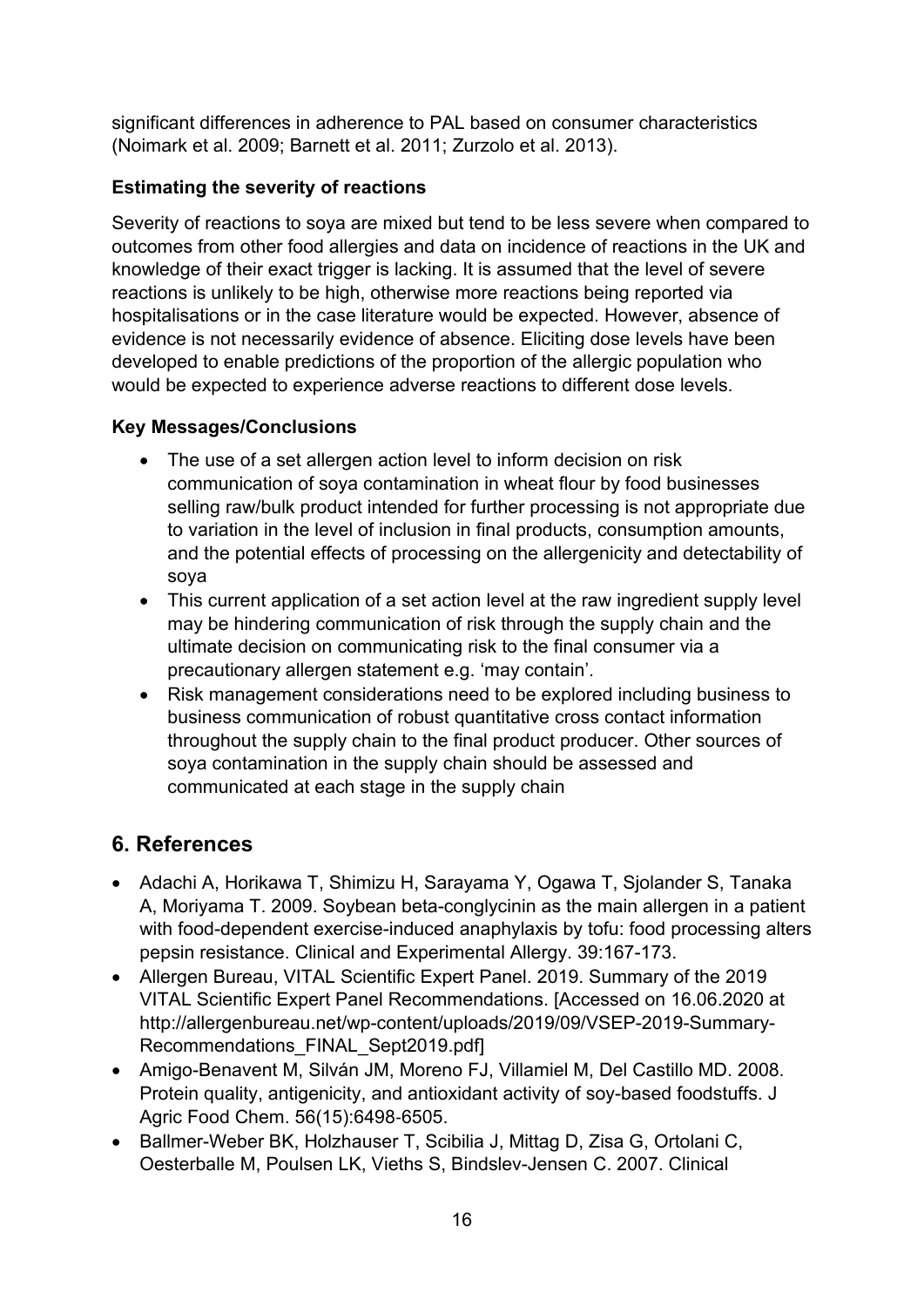characteristics of soybean allergy in Europe: A double-blind, placebo-controlled food challenge study. Journal of Allergy and Clinical Immunology. 119:1489- 1496.

- Barnett J, Muncer K, Leftwich J, Shepherd R, Raats MM, Gowland H, Lucas JS. 2011. Using 'may contain' labelling to inform food choice: A qualitative study of nut allergic consumers. BMC Public Health. 11:734
- Ben-Shoshan M, Sheth S, Harrington D, Soller L, Fragapane J, Joseph L, Clarke AE. 2012. Effect of precautionary statements on the purchasing practices of Canadians directly and indirectly affected by food allergies. Journal of Allergy Clinical Immunology. 129(5):1401
- Bock SA. 1987. Prospective appraisal of complaints of adverse reactions to foods in children during the first 3 years of life. Pediatrics. 79(5):683‐688.
- Cabanillas B, Jappe U, Novak N. 2018. Allergy to Peanut, Soybean, and Other Legumes: Recent Advances in Allergen Characterization, Stability to Processing and IgE Cross-Reactivity. Mol Nutr Food Res. 62(1):10.
- Cochrane S, Gowland MH, Sheffield D, Crevel RWR. 2013 Characteristics and purchasing behaviours of food-allergic consumers and those who buy food for them in Great Britain. Clinical and Translational Allergy. 3:31
- Codex Committee on Food Hygiene. 2019. Proposed draft code of practise on food allergen management for food business operators (revised). [Accessed on 16.06.2020 at: http://www.fao.org/fao-who-codexalimentarius/shproxy/tr/?lnk=1&url=https%253A%252F%252Fworkspace.fao.org%252Fsites%25 2Fcodex%252FMeetings%252FCX-712-51%252FCRD%252Ffh51\_crd05x.pdf]
- Cornelisse-Vermaat JR, Voordouw J, Yiakoumaki V, Theodoridis G, Frewer LJ. 2007. Food-allergic consumers' labelling preferences: a cross-cultural comparison. European Journal of Public Health 18(2):115-120
- Costa J, Amaral JS, Grazina L, Oliveira M, Mafra I. 2017. Matrix-normalised realtime PCR approach to quantify soybean as a potential food allergen as affected by thermal processing. Food Chemistry. 221:1843-1850.
- De Swert LF, Gadisseur R, Sjölander S, Raes M, Leus J, Van Hoeyveld E. 2012. Secondary soy allergy in children with birch pollen allergy may cause both chronic and acute symptoms. Paediatric Allergy and Immunology. 23(2):117-123.
- DunnGalvin A, Roberts G, Regent L, Austin A, Kenna F, Schnadt S, Mills C. 2019. Understanding how consumers with food allergies make decisions based on precautionary labelling. Clinical and Experimental Allergy. 49:1446-1454
- European Paliament, Council of the European Union. 2011. Regulation (EU) No 1169/2011 of the European Parliament and of the Council of 25 October 2011 on the provision of food information to consumers. [Accessed on 16.06.2020 at http://data.europa.eu/eli/reg/2011/1169/oj]
- Gomaa A & Boye JI. 2013. Impact of thermal processing time and cookie size on the detection of casein, egg, gluten and soy allergens in food. Food Research International.52(2):483-489.
- Grimshaw KE, Bryant T, Oliver EM, Martin J, Maskell J, Kemp T, Mills ENC, Foote KD, Margetts BM, Beyer K, Roberts G. 2016. Incidence and risk factors for food hypersensitivity in UK infants: results from a birth cohort study. Clinical and Translational Allergy. 6:1.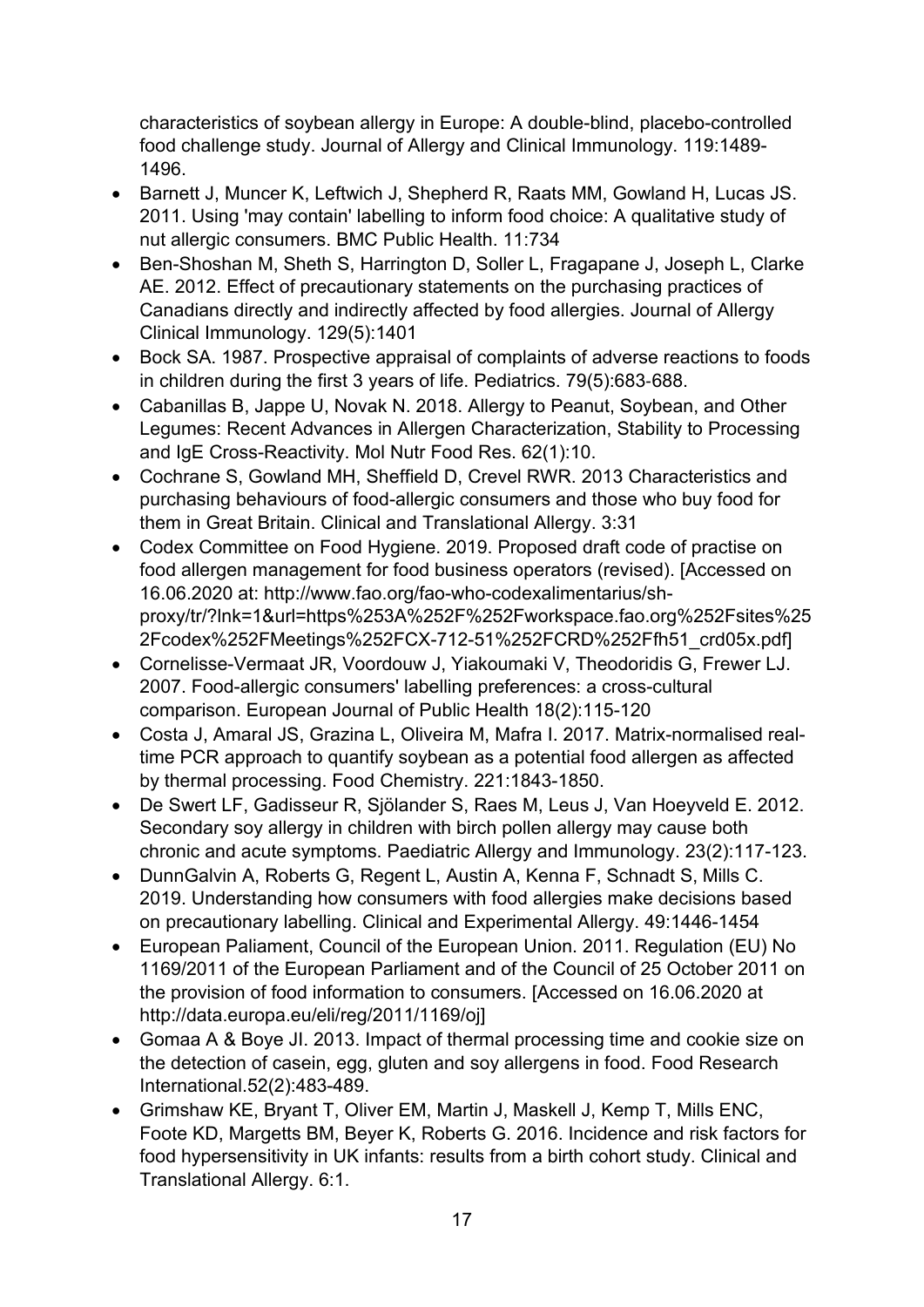- Jeong KH, Choi MS, Lee SK, Seo MJ, Hwang TY, Yun HT, Kim Y. 2013. Development of Low Gly m Bd 30K (P34) Allergen Breeding Lines Using Molecular Marker in Soybean [Glycine max (L.) Merr.]. Plant Breeding and Biotechnology. 1(3):298-306.
- Kattan JD, Cocco RR, Järvinen KM. 2011. Milk and soy allergy. Pediatric clinics of North America. 58(2): 407–426
- Kattan JD, & Sampson HA. 2015. Clinical reactivity to soy is best identified by component testing to Gly m 8. The journal of allergy and clinical immunology. In practice. 3(6):970–972
- MittagD, Vieths S, Vogel L, Becker WM, Rihs HP, Helbling A, Wuthrich B, Ballmer-Weber BK. 2004. Soybean allergy in patients allergic to birch pollen: clinical investigation and molecular characterization of allergens. J Allergy Clin Immunol.113(1):148-154.
- Noimark L, Gardner L, Warner JO. 2009. Parents' attitudes when purchasing products for children with nut allergy: A UK perspective. Pediatric Allergy and Immunology. 20(5):500–504
- Nwaru BI, Hickstein L, Panesar SS, Roberts G, Muraro A, Sheikh A, EAACI Food Allergy and Anaphylaxis Guidelines Group. 2014. Prevalence of common food allergies in Europe: a systematic review and meta-analysis. Allergy. 69(8):992- 1007
- Remington BC, Taylor SL, Marx DB, Petersen BJ, Baumert JL. 2013. Soy in wheat - Contamination levels and food allergy risk assessment. Food and Chemical Toxicology. 62:485-491.
- Remington BC, Westerhout J, Meima MY, Blom MW, Kruizinga AG, Wheeler MW, Taylor SL, Houben GF, Baumert JL. 2020. Updated population minimal eliciting dose distributions for use in risk assessment of 14 priority food allergens. Food Chem Toxicol. 139:111259.
- Roehr CC, Edenharter G, Reimann S, Ehlers I, Worm M, Zuberbier T, Niggemann B. 2004. Food allergy and non-allergic food hypersensitivity in children and adolescents. Clin Exp Allergy. 34(10):1534‐1541.
- Savage JH, Kaeding AJ, Matsui EC, Wood RA. 2010. The natural history of soy allergy. J Allergy Clin Immunol.125(3):683‐686.
- Sicherer SH, Morrow EH, Sampson HA, 2000, Dose-response in double-blind, placebo-controlled oral food challenges in children with atopic dermatitis. J. Allergy Clin. Immunol.105:582–586.
- Sicherer SH, Sampson HA, Burks AW. 2000. Peanut and soy allergy: a clinical and therapeutic dilemma. Allergy. 55:515-521.
- Taylor SL, Baumert JL, Kruizinga AG, Remington BC, Crevel RWR, Brooke-Taylor S, Allen KJ, The Allergen Bureau of Australia & New Zealand, Houben G. 2014. Establishment of Reference Doses for residues of allergenic foods: Report of the VITAL Expert Panel. Food and Chemical Toxicology. 63:9-17.
- Tsai JJ, Chang CY, Liao EC. 2017. Comparison of Allergenicity at Gly m 4 and Gly m Bd 30K of Soybean after Genetic Modification. J Agric Food Chem. 65(6):1255‐1262.
- USDA, 2004. Grain Inspection Handbook Book II Grain Grading Procedures Wheat (Chapter 13).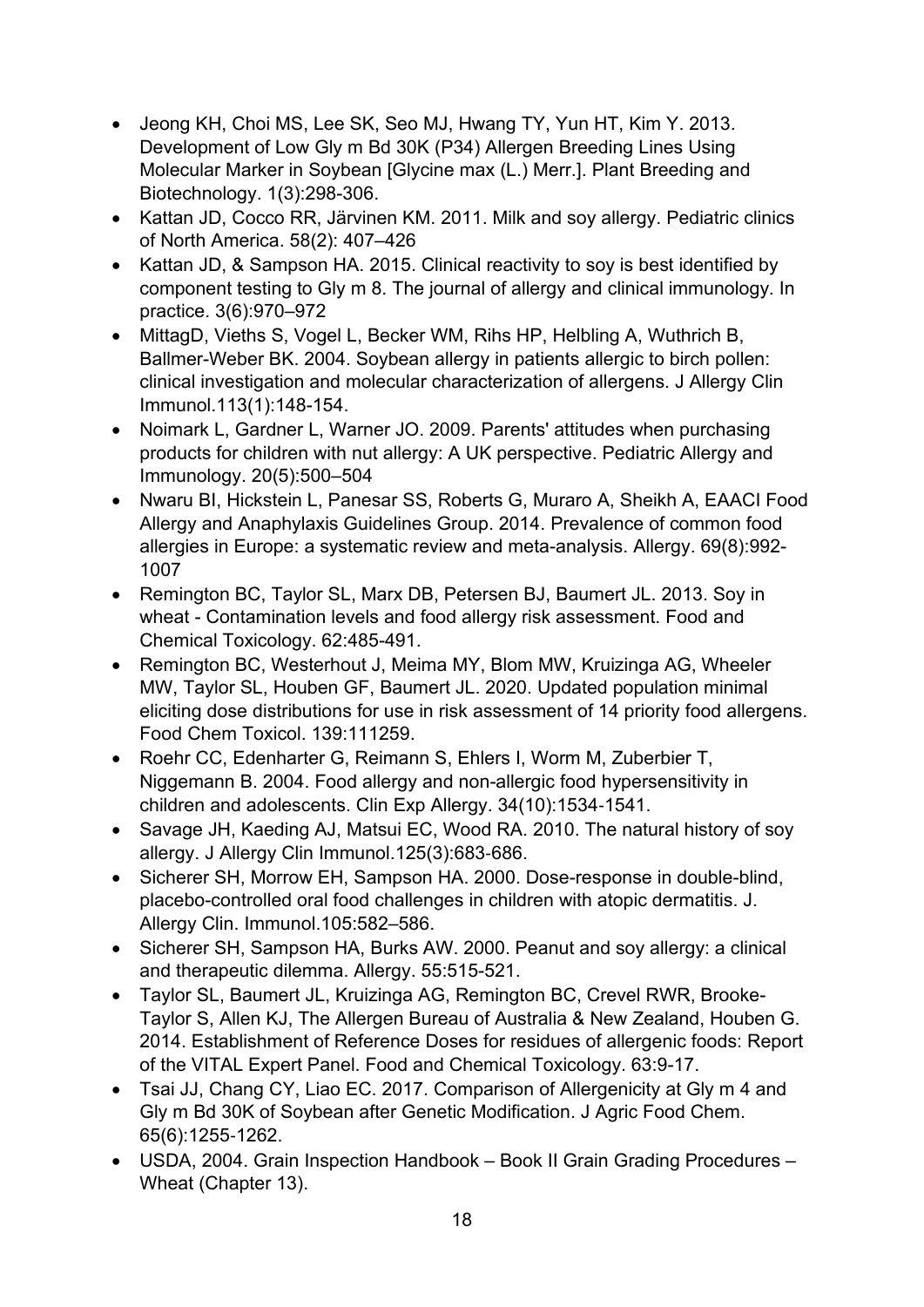- Verhoeckx KCM, Vissers YM, Baumert JL, Faludi R, Feys M, Flanagan S, Herouet-Guicheney C, Holzhauser T, Shimojo R, Van der Bolt N, Wichers H, Kimber I. 2015. Food processing and allergenicity. Food Chem Toxicol. 80:223‐ 240.
- Villa C, Moura M, Costa J, Mafra I. 2020. Immunoreactivity of Lupine and Soybean Allergens in Foods as Affected by Thermal Processing. Foods (Basel, Switzerland). 9(3):254.
- WHO/IUIS registered soybean allergens: http://www.allergen.org/search.php?Species=Glycine%20max
- Wilson S, Martinez-Villaluenga C, De Mejia EG. 2008. Purification, thermal stability, and antigenicity of the immunodominant soybean allergen P34 in soy cultivars, ingredients, and products. J Food Sci. 73(6):106‐114.
- Xi J, & He MX. 2018. High hydrostatic pressure (HHP) effects on antigenicity and structural properties of soybean beta-conglycinin. Journal of Food Science and Technology-Mysore. 55:630-637.
- Young E, Stoneham MD, Petruckevitch A, Barton J, Rona R. 1994. A population study of food intolerance. Lancet. 343:1127-1130.
- Zurzolo GA, Koplin JJ, Mathai ML, Tang MK, Allen KJ. 2013. Perceptions of precautionary labelling among parents of children with food allergy and anaphylaxis. The Medical Journal of Australia. 198(11):621-623

## **7. Appendices**

| <b>Super family</b>              | <b>Protein family</b>                | Allergen name(s) |
|----------------------------------|--------------------------------------|------------------|
| Prolamin                         | Hydrophobic, soybean<br>hull protein | Gly m 1          |
| Scorpion, toxin-like,<br>knottin | Defensin                             | Gly m 2          |
| Profilin                         | Profilin                             | Gly m 3          |
| Bet v 1-like                     | Bet v 1 family                       | Gly m 4          |
| Cupin                            | 7s globulin                          | Gly m 5          |
| Cupin                            | 11s globulin                         | Gly m 6          |
| Unspecified                      | Seed biotinylated protein            | Gly m 7          |
| Prolamin                         | 2s albumin                           | Gly m 8          |

## **A. Table 1: WHO/IUIS registered soybean allergens (adapted from Cabanillas et al. 2017) http://www.allergen.org/search.php?Species=Glycine%20max**

B. NABIM UK Flour Miller soya contamination in wheat flour due diligence testing

As per information provided:

• 367 separate sampling results submitted to NABIM by member companies between September 2015 till May 2020 where provided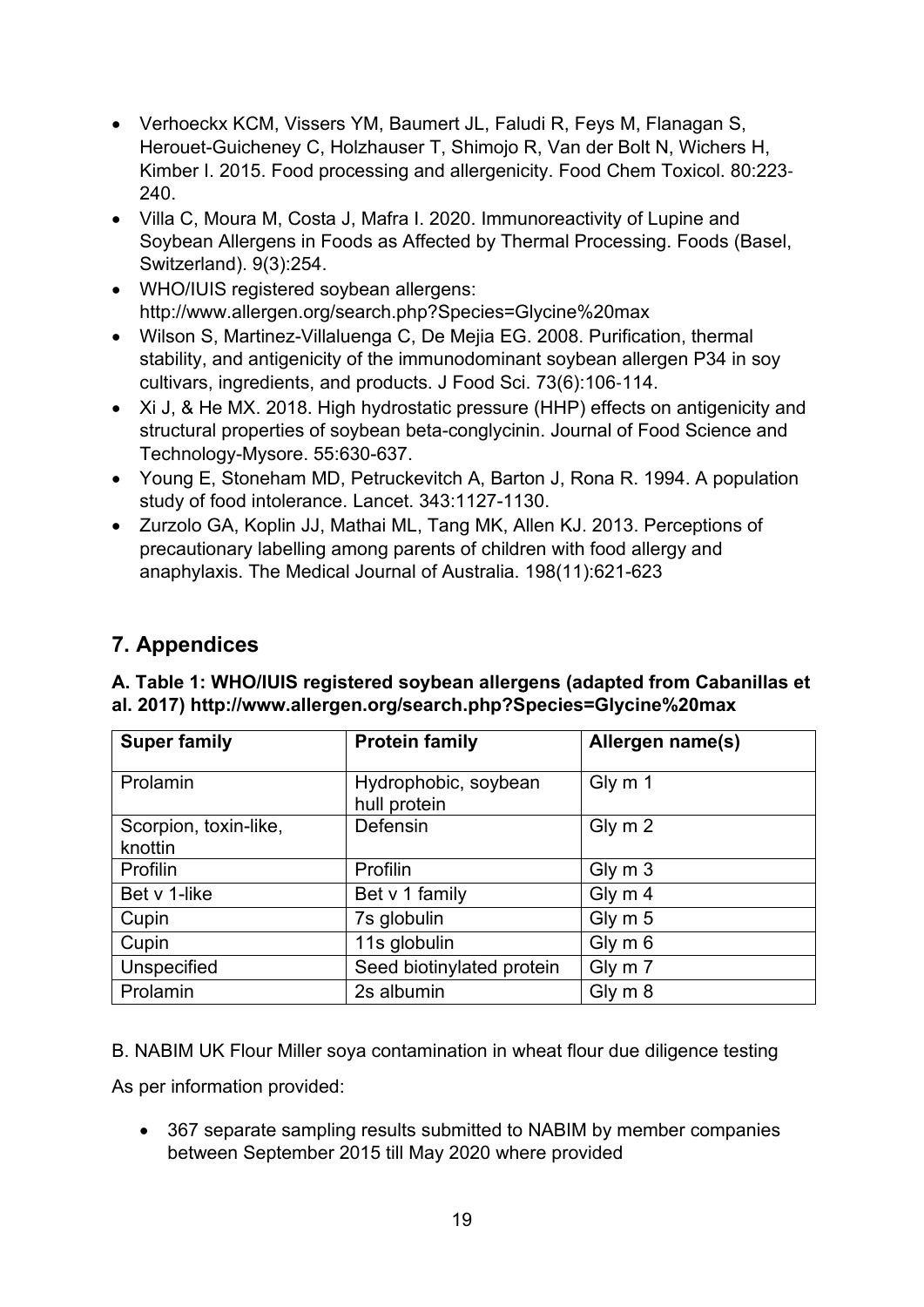• Different member companies used different test kits or commercial laboratories to test their flours for soya. As such, there was variation in how results were reported, with some reporting soya flour and some in soya

| Year<br>sampled  | <b>Mean</b><br>Soya<br>protein<br>inc <lod<br>(ppm)</lod<br> | <b>Medium Soya</b><br>protein inc<br><lod (ppm)<="" th=""><th><b>Results range</b><br/>inc <lod (ppm<br="">soya protein)</lod></th><th><b>Total</b><br/><b>Number</b><br/>οf<br/>results<br/>(n)</th><th><b>Number of</b><br/>results<br/><lod< th=""></lod<></th></lod> | <b>Results range</b><br>inc <lod (ppm<br="">soya protein)</lod> | <b>Total</b><br><b>Number</b><br>οf<br>results<br>(n) | <b>Number of</b><br>results<br><lod< th=""></lod<> |
|------------------|--------------------------------------------------------------|--------------------------------------------------------------------------------------------------------------------------------------------------------------------------------------------------------------------------------------------------------------------------|-----------------------------------------------------------------|-------------------------------------------------------|----------------------------------------------------|
| 2011             | 49.62                                                        | $2.5$ ( <lod)< td=""><td><math>2.5 - 710</math></td><td>29</td><td>14</td></lod)<>                                                                                                                                                                                       | $2.5 - 710$                                                     | 29                                                    | 14                                                 |
| 2013             | 12.45                                                        | $1.25$ ( <lod)< td=""><td><math>1.25 - 156</math></td><td>45</td><td>31</td></lod)<>                                                                                                                                                                                     | $1.25 - 156$                                                    | 45                                                    | 31                                                 |
| 2014             | 13.02                                                        | 8.15                                                                                                                                                                                                                                                                     | $0.01 - 113.1$                                                  | 81                                                    | 34                                                 |
|                  |                                                              |                                                                                                                                                                                                                                                                          |                                                                 |                                                       |                                                    |
| 2015             | 31.88                                                        | $0.6$ ( <lod)< td=""><td><math>0.6 - 307</math></td><td>22</td><td>16</td></lod)<>                                                                                                                                                                                       | $0.6 - 307$                                                     | 22                                                    | 16                                                 |
| 2016             | 39.83                                                        | 12.5                                                                                                                                                                                                                                                                     | $0.0 - 1100.7$                                                  | 83                                                    | 35                                                 |
| 2017             | 18.19                                                        | 8.0                                                                                                                                                                                                                                                                      | $0.6 - 185$                                                     | 48                                                    | 20                                                 |
| 2018             | 30.30                                                        | 12.9                                                                                                                                                                                                                                                                     | $0.6 - 142$                                                     | 31                                                    | 11                                                 |
| 2019             | 35.68                                                        | 4.4                                                                                                                                                                                                                                                                      | $0.6 - 318.8$                                                   | 109                                                   | 47                                                 |
| 2020             | 49.38                                                        | 36.9                                                                                                                                                                                                                                                                     | $0.6 - 128.8$                                                   | 8                                                     | 3                                                  |
| No year<br>given | 7.18                                                         | $0.6$ ( <lod)< td=""><td><math>0.6 - 123</math></td><td>66</td><td>42</td></lod)<>                                                                                                                                                                                       | $0.6 - 123$                                                     | 66                                                    | 42                                                 |

protein.

- Where soya flour was reported, this was almost always where a Neogen Veratox ELISA kit had been used. The manufacturer instructions state that to convert the results for soya flour into soya protein, it should be multiplied by 0.515 (51.5%). This conversion was applied to all results using this kit as per manufacturers instructions, but it should be noted that the level of soya protein may vary dependant on the source of soya protein contamination.
- This conversion was carried out by Nabim on the results reported as soya flour, thus all results provided by Nabim are reported as soya protein.
- There was also variation in the reported limit of detection (LOD) of different soya testing methods used. Where a result was below the LOD, the middle bound (LOD\*0.5) was used to generate a result that can be analysed statistically. Where a test method gives a range of detection, the mid-point was used (e.g. >10 to <25, converted to 17.5ppm).

C. Due diligence testing data by year. Includes results submitted in before 2014 and 2015 – 2020 collated results submitted in 2020. <LOD results included as per in appendix B.

D. Due diligence testing data by country(ies) origin 2015 –2020.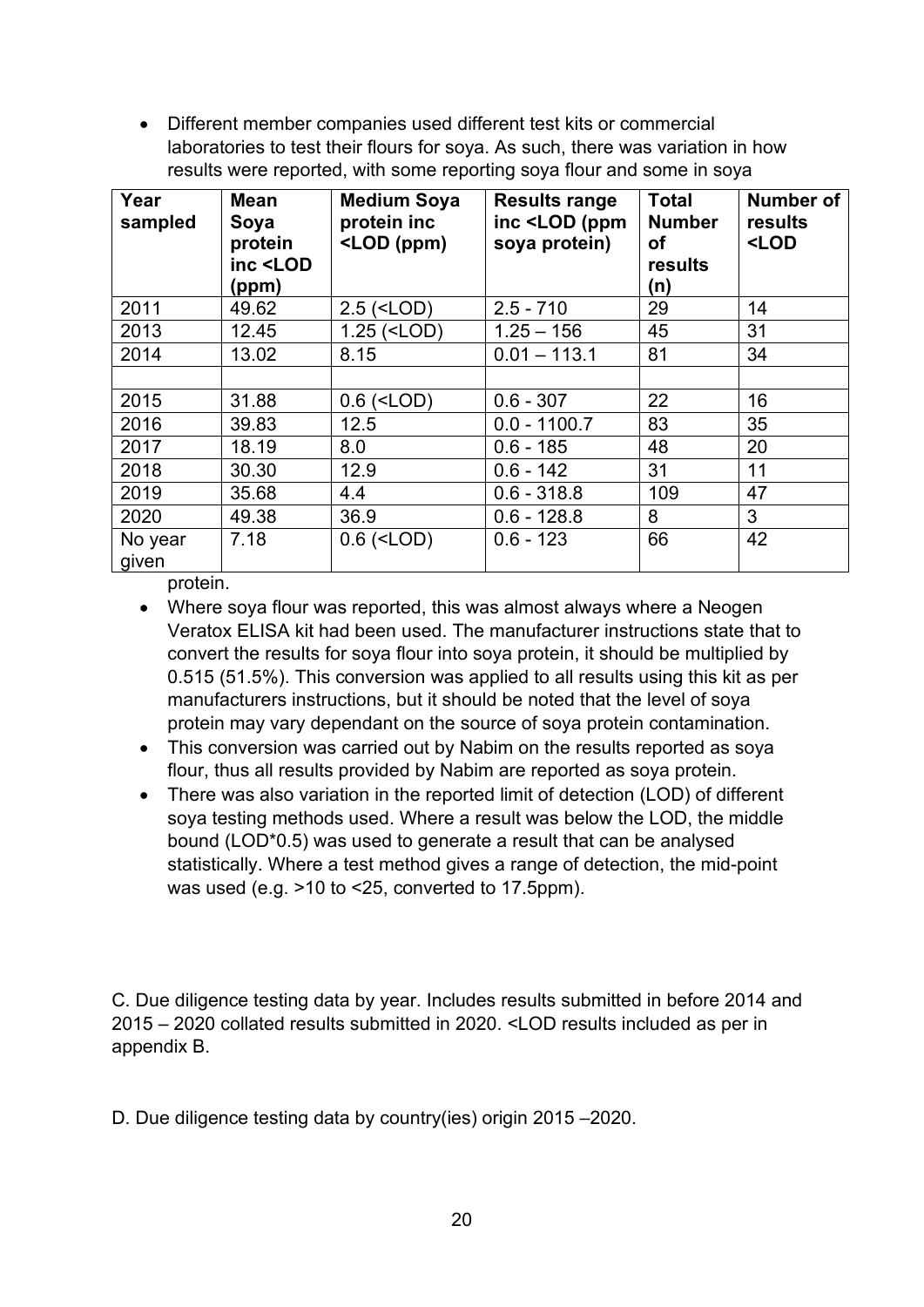| Mean result by<br>country/countries of<br>origin | Mean soya protein<br>$Inc$ <lod<math>) (ppm)</lod<math> | <b>Results range</b><br>(ppm soya<br>protein) | <b>Number of</b><br>test results<br>(n) |
|--------------------------------------------------|---------------------------------------------------------|-----------------------------------------------|-----------------------------------------|
| Australian                                       | 0.6                                                     | <b>NA</b>                                     |                                         |
| Australian/French                                | 0.6                                                     | <b>NA</b>                                     | 1                                       |
| Canadian                                         | 56.7                                                    | $0.0 - 301.1$                                 | 67                                      |
| Canadian / German                                | 136.6                                                   | $0.6 - 1100.7$                                | 12                                      |
| Canadian / German /<br>UK                        | 11.7                                                    | $4.6 - 17.5$                                  | $\overline{4}$                          |
| Canadian / UK                                    | 49.8                                                    | $0.0 - 318.8$                                 | 52                                      |
| Canadian / US / UK                               | 76.4                                                    | $53.6 - 100.9$                                | 3                                       |
| French                                           | 9.5                                                     | $0.6 - 61.8$                                  | 20                                      |
| German                                           | 14.4                                                    | $0.6 - 72.1$                                  | 15                                      |
| German / French                                  | 2.6                                                     | <b>NA</b>                                     | $\mathbf{1}$                            |
| German / UK                                      | 3.0                                                     | $0.6 - 18.9$                                  | 22                                      |
| German / US / UK                                 | 52.6                                                    | <b>NA</b>                                     | 1                                       |
| Russian                                          | 3.4                                                     | $0.6 - 12.5$                                  | 8                                       |
| Russian / UK                                     | 0.6                                                     | 0.6                                           | $\overline{2}$                          |
| UK                                               | 4.2                                                     | $0.0 - 114.0$                                 | 146                                     |
| <b>US</b>                                        | 153.8                                                   | $0.6 - 307$                                   | $\overline{2}$                          |
| US / UK                                          | 82.3                                                    | $2.6 - 170$                                   | 10                                      |

E. 2014 Risk assessment and recommendations– Soya in Flour

### **Risk assessment - Soya in flour.**

#### **1. Uses**

Soy (soybean) (*Glycine max)* is an edible legume belonging to the *Fabaceae* family. The seed contains around 20% oil and 38-40% protein.

Consumption of soy, widespread in Asia and the USA, has increased in Europe during the past years particularly. In vegetarian cuisine soy is consumed as soy oil, soy flour, soymilk, soy drinks, soy flakes or as fermented soybean products such as Miso, Okara, soy sauce (Tamari, Shoyu), tempeh or tofu.

Soy products are also used in the food industry for technological reasons as texturizers, emulsifiers and protein fillers; it is a good and cheap protein source and may be part of a wide variety of processed foods such as meat products, sausages, bakery goods, chocolate or breakfast cereals.

#### **2. Allergens in soya**

The main storage proteins in soybean are glycinin (11S) and β-conglycinin (7S), which account for about 70% of the total seed protein.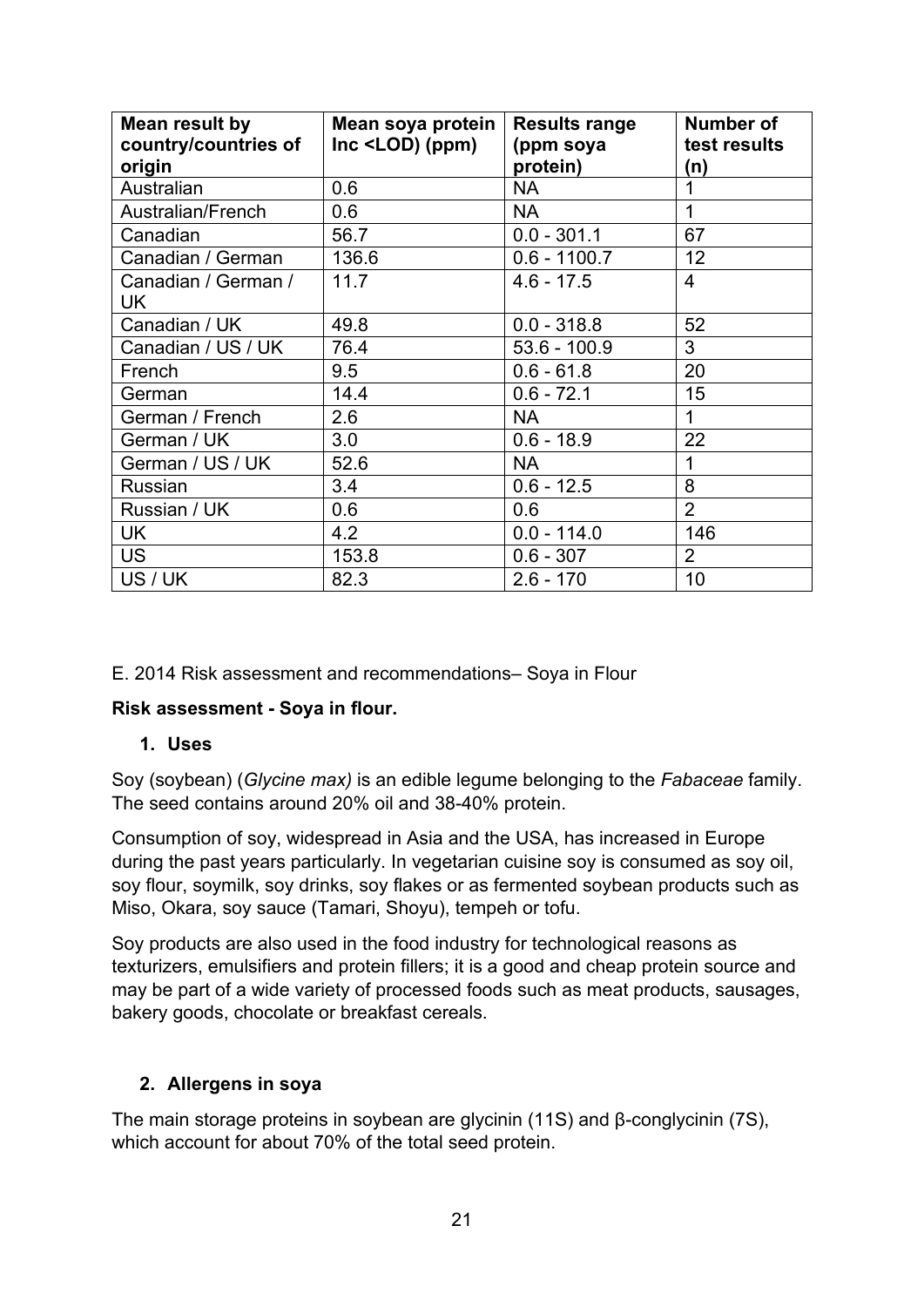## **3. Prevalence**

Higher levels in children than in adults – children tend to outgrow their soy allergy by the age of 7. The prevalence of soya allergy is not as common as some of the other allergens in the EU Regulatory list.

## **4. Clinical reactions & symptoms**

Symptoms of soy allergy are generally mild. Severe and/or fatal anaphylaxis reactions to soy and soy containing foods seem to be rare.

More severe reactions are reported in individuals with multiple allergies specifically those with a peanut allergy. Some cross reactions to soya protein in those with birch pollen, legume and/or bovine casein allergies.

## **5. How processing affects allergenicity of soya**

Heat – there is evidence that allergenicity is reduced with heat treatment (80 -120°C for 60mins). High hydrostatic pressure, natural or induced fermentation also reduced allergenicity of soya protein

Detection of soya protein is affected significantly by processing.

### **6. Thresholds**

- **Remington et al** (2013) Food and Chemical Toxicology published research on soya contamination of wheat in the US (soya protein was reported in flour between 1.6-236 mg/kg).
- Survey was performed in 2010. Using contamination data and probabilistic risk modelling.
- The paper reported no reactions in soya allergic individuals at a dose of 88 mg soya protein. Using the principles of toxicology, a 10-fold safety factor to the 88 mg 'threshold' was applied to give a maximum dose of ~8.8 mg soya protein.
- For example, soya protein contamination was found in concentration up to 236 mg/kg in wheat flour. 236 mg / 1000 g x 30 g equates to a dose of 7.1 mg soya protein in a single eating portion.
- No published data of an objective (observed) allergic reaction at <7.1 mg/kg soya protein; therefore, no precautionary allergen labelling required.

### **7. Current and available advice on soya contamination in wheat**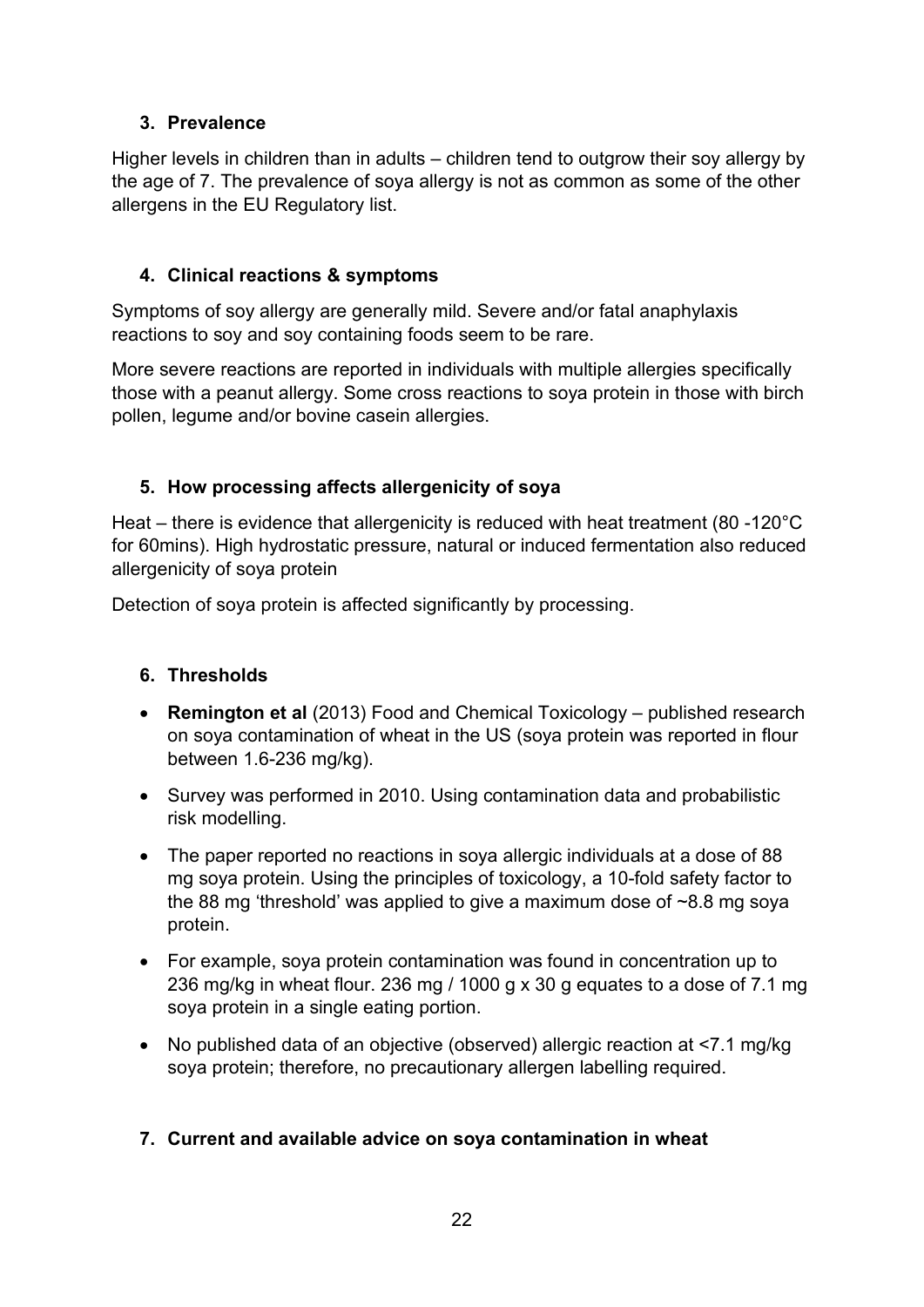**Health Canada** – advises that soya allergic consumers should not avoid wheat products. The levels of cross contamination and the likelihood of experiencing an allergic reaction following the consumption of soya contamination wheat product is remote.

## **8. Results from NABIM surveys**

Between 2009-2014, 174 samples of flour were taken and tested from UK milling companies. 89 of the 174 samples tested positive for the presence of soya protein. No samples were taken during 2010 and 2012.

For a number of the samples, soya was detected but the level was not quantified and therefore it was not possible to define the upper limit of contamination. i.e. '>5 mg/kg' or '>25 mg/kg'.

As part of the 2011 and 2013 surveys, NABIM also examined the flour for the presence of other allergens – lupin, mustard as well as soya. These results were not shared. It was not clear whether samples were also analysed for lupin and mustard for 2009 and 2014 samples.

On reviewing the raw data, non-EU flour had higher levels of soya but these were generally "tolerable levels" of contamination. There were two spikes in 2011 where two samples had results of 370mg/kg 710mg/kg; both samples originated from the USA.

| Year | Samples (n)    | <b>Reporting Range</b>                              | <b>Comments</b>        |
|------|----------------|-----------------------------------------------------|------------------------|
| 2009 | 19             | All - LOD - >5 mg/kg                                |                        |
|      | $\overline{2}$ | UK - <lod< th=""><th>No positives found</th></lod<> | No positives found     |
|      | 14             | $EU -  5mg/kg$                                      | 5/14 samples positive  |
|      | (5)            | $($ >5 mg/kg)                                       |                        |
|      | 3              | Non-UK <lod-> 5mg/kg</lod->                         | 1/3 samples positive   |
|      | (1)            | (>5 mg/kg)                                          |                        |
|      |                |                                                     |                        |
| 2011 | 29             | All <2.5 - 710 mg/kg                                |                        |
|      | (15)           | $(2.5 - 710 \text{ mg/kg})$                         |                        |
|      | 10             | $UK < 2.5 - 55$ mg/kg                               | 2/10 samples positive  |
|      | (2)            | (5.1-55 mg/kg)                                      |                        |
|      | 9              | EU < 2.5 - 25 mg/kg                                 | 3/9 samples positive   |
|      | (3)            | $(2.5 - 25 \, mg/kg)$                               |                        |
|      | 10             | Non - UK 8-710 mg/kg                                | All samples positive   |
|      |                |                                                     |                        |
| 2013 | 45             | All <2.5 - 156 mg/kg                                | 14/45 samples positive |
|      | (14)           | (3.1-156 mg/kg)                                     |                        |
|      | 34             | $UK < 2.5 - 21.5$ mg/kg                             | 5/34 samples positive  |
|      | (5)            | (5.1-21.5 mg/kg)                                    |                        |
|      | 5              | EU $<$ 2.5 – 61 mg/kg                               | 4/5 samples positive   |
|      | (4)            | (3.1-61 mg/kg)                                      |                        |

[Note: 'non UK' and 'EU' include blends with UK and non-UK flours.]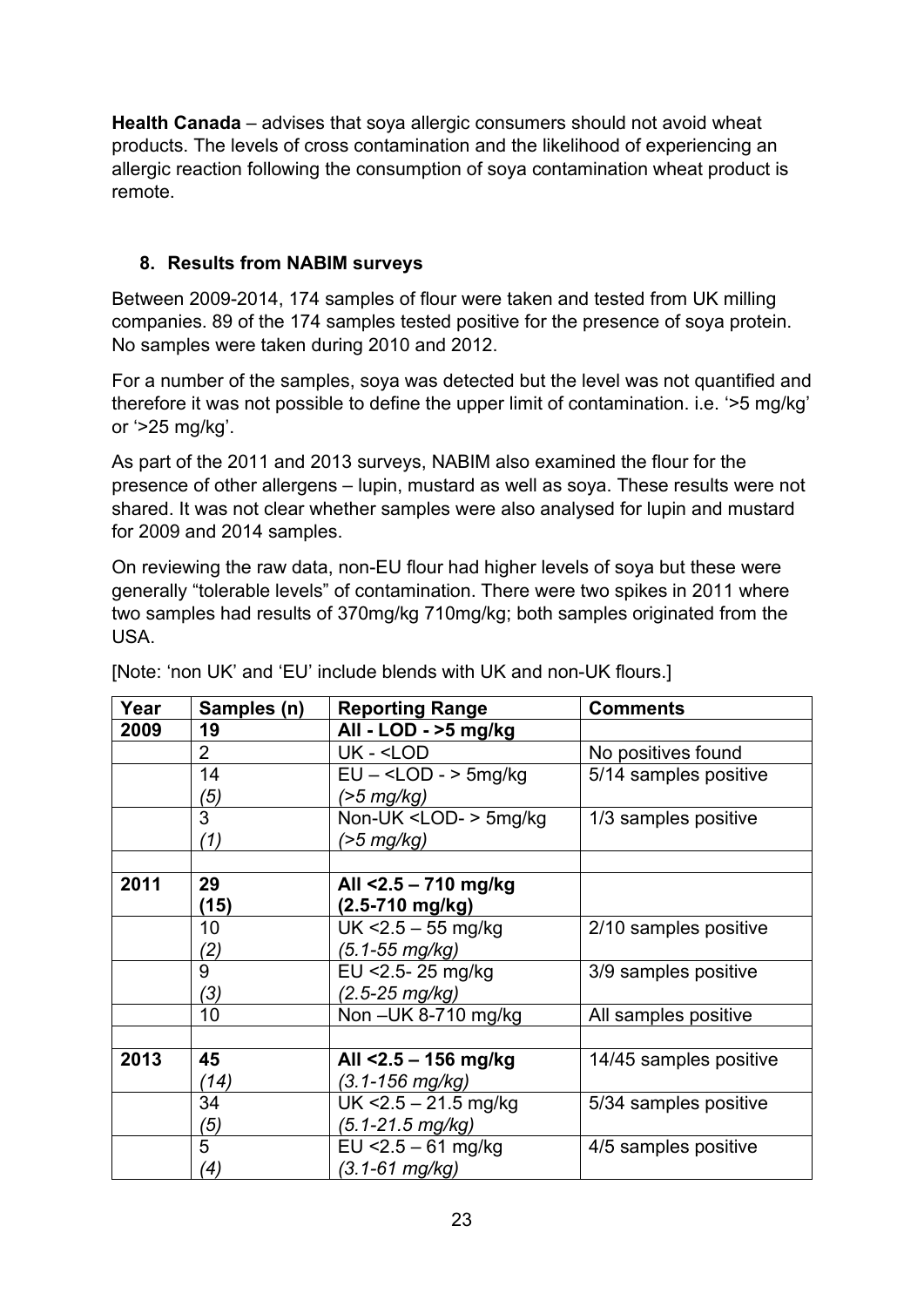|      | 6<br>′5) | Non-UK $<$ 2.5 $-$ 156 mg/kg<br>(21-156 mg/kg)                                             | 5/6 samples positive        |
|------|----------|--------------------------------------------------------------------------------------------|-----------------------------|
|      |          |                                                                                            |                             |
| 2014 | 81       | All <lod -113.1="" kg<="" mg="" th=""><th>LOD vary from <math>\leq 1.25</math>,</th></lod> | LOD vary from $\leq 1.25$ , |
|      | (53)     | $(0.01 - 113.1$ mg/kg)                                                                     | $<$ 2.5, $<$ 10, $<$ 25 and |
|      |          |                                                                                            | <lod.< th=""></lod.<>       |
|      |          |                                                                                            | 53/81 samples positive      |
|      | 36       | UK <lod -113.1="" kg<="" mg="" th=""><th>20/36 samples positive</th></lod>                 | 20/36 samples positive      |
|      | (20)     | (0.02-113.1 mg/kg)                                                                         |                             |
|      | 19       | EU < $1.25 - 75.8$ mg/kg                                                                   | 13/19 samples positive      |
|      | (13)     | (0.02-75.8 mg/kg)                                                                          |                             |
|      | 19       | Non-UK <1.25 - 55.4                                                                        | 15/19 samples positive      |
|      | (15)     | (0.02-55.4 mg/kg)                                                                          |                             |
|      |          | Unknown 0.01 - 15.7 mg/kg                                                                  | 5/7 samples positive        |
|      | ′5)      | (12.2->25 mg/kg)                                                                           |                             |